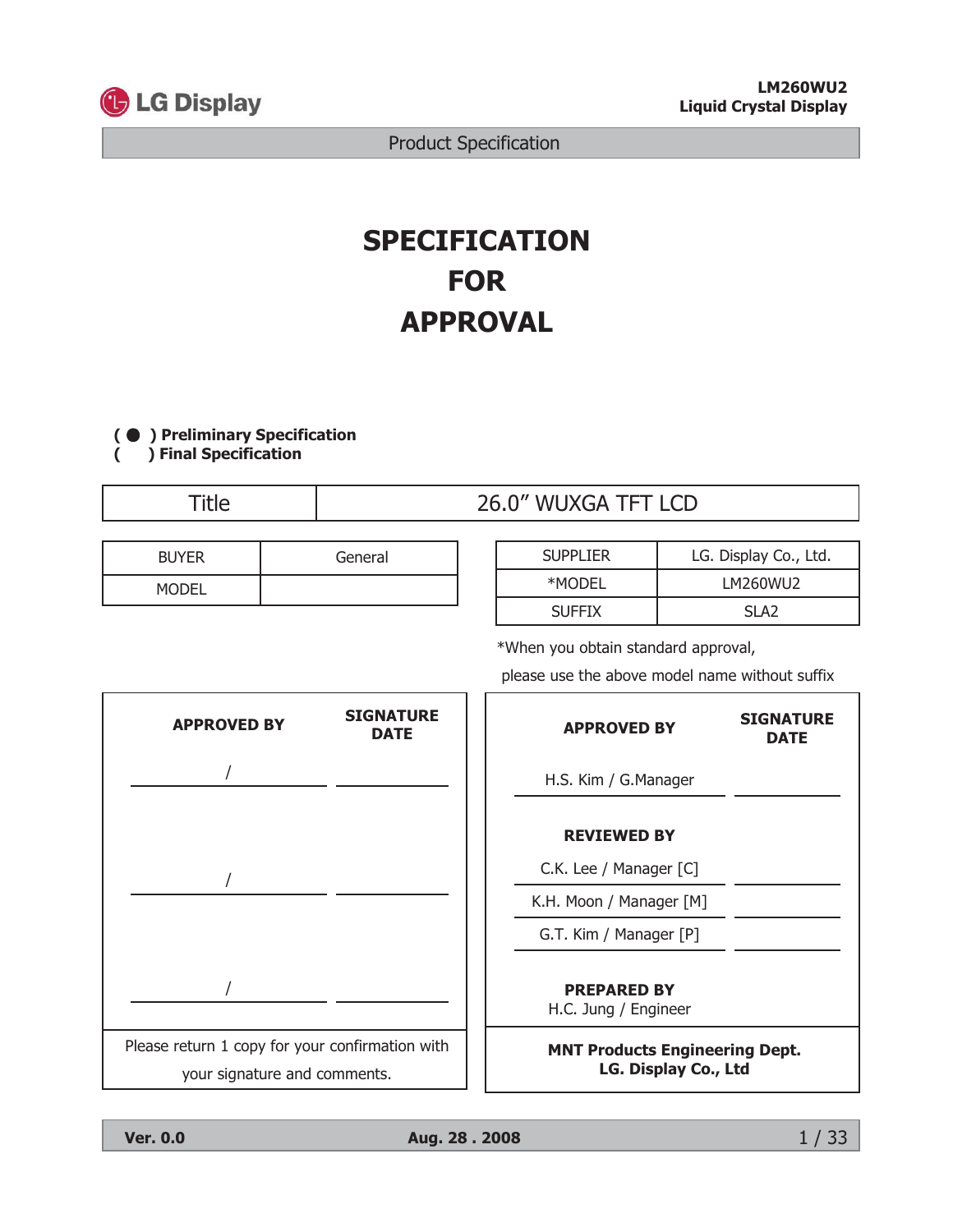

# Contents

| <b>No</b>      | <b>ITEM</b>                  | Page           |
|----------------|------------------------------|----------------|
|                | <b>COVER</b>                 | $1\,$          |
|                | <b>CONTENTS</b>              | $\overline{2}$ |
|                | RECORD OF REVISIONS          | 3              |
| $\mathbf{1}$   | <b>GENERAL DESCRIPTION</b>   | $\overline{4}$ |
| $\overline{2}$ | ABSOLUTE MAXIMUM RATINGS     | 5              |
| 3              | ELECTRICAL SPECIFICATIONS    | 6              |
| $3 - 1$        | ELECTRICAL CHARACTREISTICS   | 6              |
| $3 - 2$        | INTERFACE CONNECTIONS        | 8              |
| $3 - 3$        | SIGNAL TIMING SPECIFICATIONS | 12             |
| $3 - 4$        | SIGNAL TIMING WAVEFORMS      | 13             |
| $3 - 5$        | COLOR INPUT DATA REFERNECE   | 14             |
| $3-6$          | POWER SEQUENCE               | 15             |
| $\overline{4}$ | OPTICAL SFECIFICATIONS       | 17             |
| 5              | MECHANICAL CHARACTERISTICS   | 23             |
| 6              | <b>RELIABLITY</b>            | 26             |
| $\overline{7}$ | INTERNATIONAL STANDARDS      | 27             |
| $7 - 1$        | <b>SAFETY</b>                | 27             |
| $7 - 2$        | <b>EMC</b>                   | 27             |
| 8              | <b>PACKING</b>               | 28             |
| $8 - 1$        | DESIGNATION OF LOT MARK      | 28             |
| $8 - 2$        | PACKING FORM                 | 28             |
| 9              | <b>PRECAUTIONS</b>           | 29             |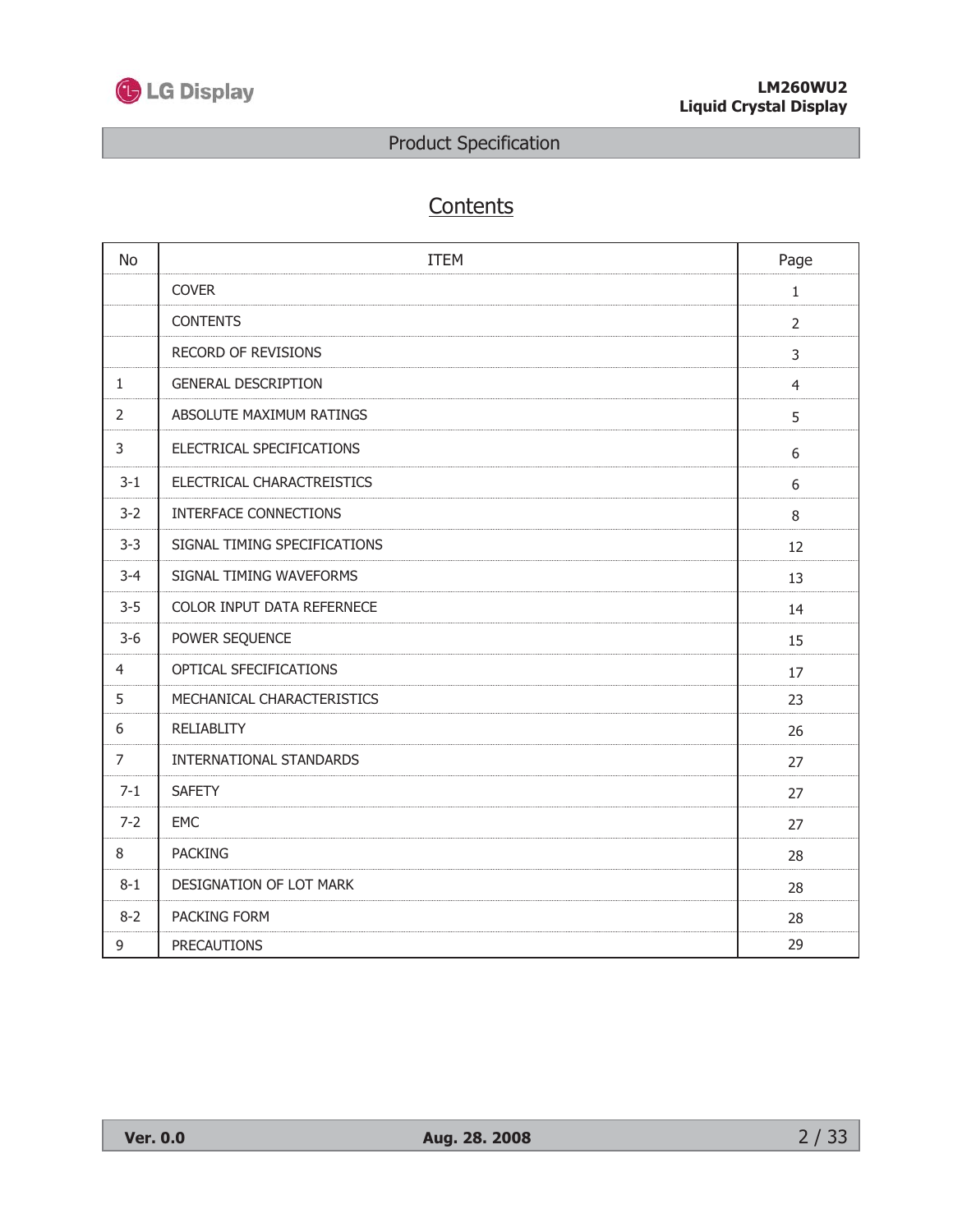

# **RECORD OF REVISIONS**

| Revision<br>$\operatorname{\mathsf{No}}$ | Revision Date | Page           | Description              |
|------------------------------------------|---------------|----------------|--------------------------|
| $0.0\,$                                  | Aug.28. 2008  | $\blacksquare$ | First Draft(Preliminary) |
|                                          |               |                |                          |
|                                          |               |                |                          |
|                                          |               |                |                          |
|                                          |               |                |                          |
|                                          |               |                |                          |
|                                          |               |                |                          |
|                                          |               |                |                          |
|                                          |               |                |                          |
|                                          |               |                |                          |
|                                          |               |                |                          |
|                                          |               |                |                          |
|                                          |               |                |                          |
|                                          |               |                |                          |
|                                          |               |                |                          |
|                                          |               |                |                          |
|                                          |               |                |                          |
|                                          |               |                |                          |
|                                          |               |                |                          |
|                                          |               |                |                          |
|                                          |               |                |                          |
|                                          |               |                |                          |
|                                          |               |                |                          |
|                                          |               |                |                          |
|                                          |               |                |                          |
|                                          |               |                |                          |
|                                          |               |                |                          |
|                                          |               |                |                          |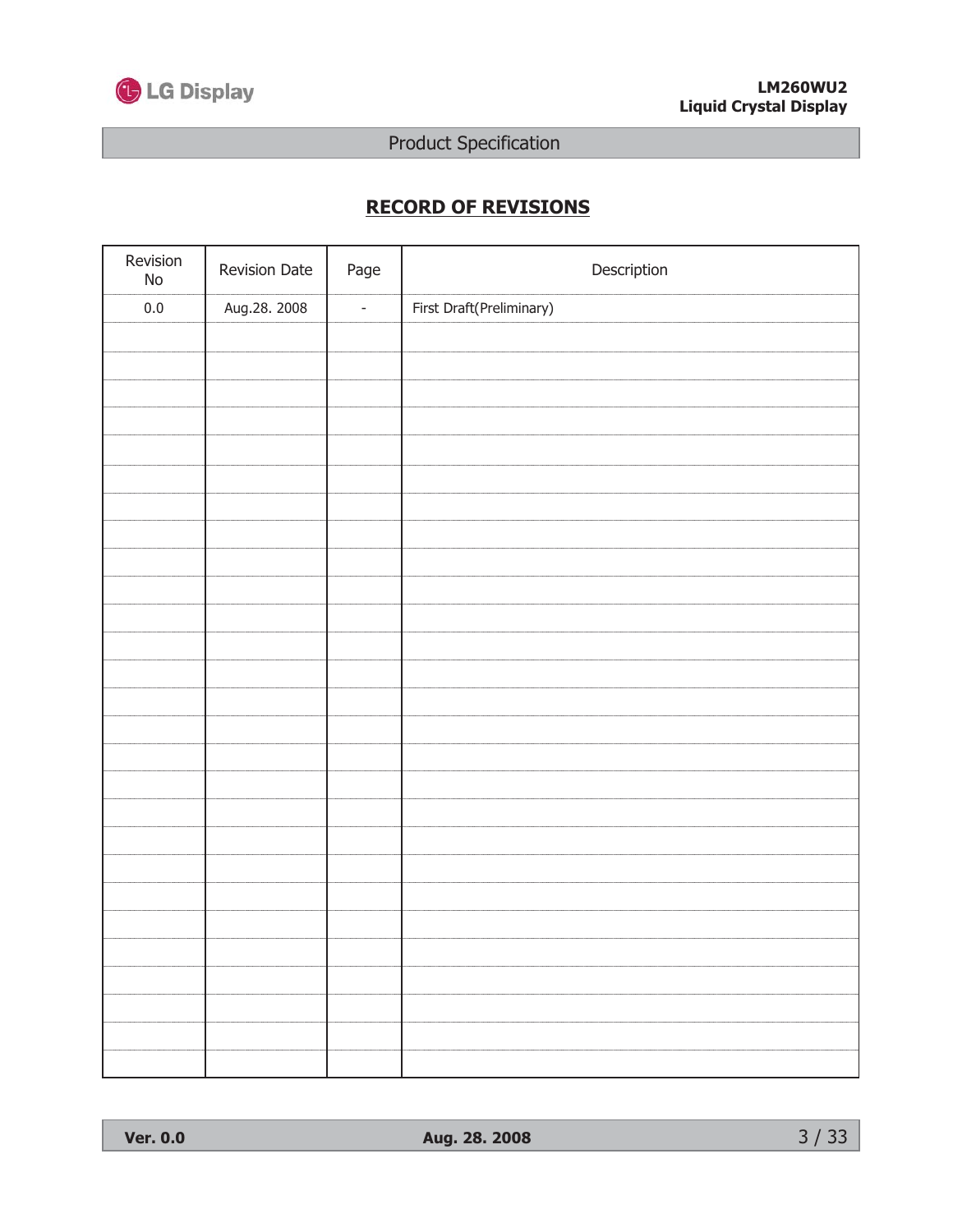

#### 1. General Description

LM260WU2 is a Color Active Matrix Liquid Crystal Display with an integral Cold Cathode Fluorescent Lamp(CCFL) backlight system. The matrix employs a-Si Thin Film Transistor as the active element. It is a transmissive type display operating in the normally black mode. It has a 25.54 inch diagonally measured active display area with WUXGA resolution (1200 vertical by 1920 horizontal pixel array) Each pixel is divided into Red, Green and Blue sub-pixels or dots which are arranged in vertical stripes. Gray scale or the brightness of the sub-pixel color is determined with a 8-bit gray scale signal for each dot, thus, presenting a palette of more than 16,7M(True) colors. It has been designed to apply the 8Bit 2 port LVDS interface. It is intended to support displays where high brightness, super wide viewing angle, high color saturation, and high color are important.



#### **General Features**

#### **Figure 1. Block diagram**

| <b>Active Screen Size</b> | 25.54 inches(64.87cm) diagonal                                              |
|---------------------------|-----------------------------------------------------------------------------|
| <b>Outline Dimension</b>  | 582(H) x 375.6(V) x 41.5(D) mm(Typ.)                                        |
| Pixel Pitch               | $0.2865$ mm $\times$ 0.2865 mm                                              |
| Pixel Format              | 1920 horiz. By 1200 vert. Pixels RGB stripes arrangement                    |
| Color Depth               | 8-bit, 16,777,216 colors                                                    |
| Luminance, White          | 400 cd/m <sup>2</sup> (Center 1 point)                                      |
| Viewing Angle(CR>10)      | View Angle Free (R/L 178(Typ.), U/D 178(Typ.))                              |
| Power Consumption         | Total 90.78 Watt (Typ.) (6.78 Watt @VLCD,84.0 Watt @400cd/m <sup>2</sup> ]) |
| Weight                    | 3270 g(typ.)                                                                |
| Display Operating Mode    | Transmissive mode, normally black                                           |
| Surface Treatment         | Hard coating(3H), Anti-glare treatment of the front polarizer               |

**Ver. 0.0** 

Aug. 28. 2008

 $4/33$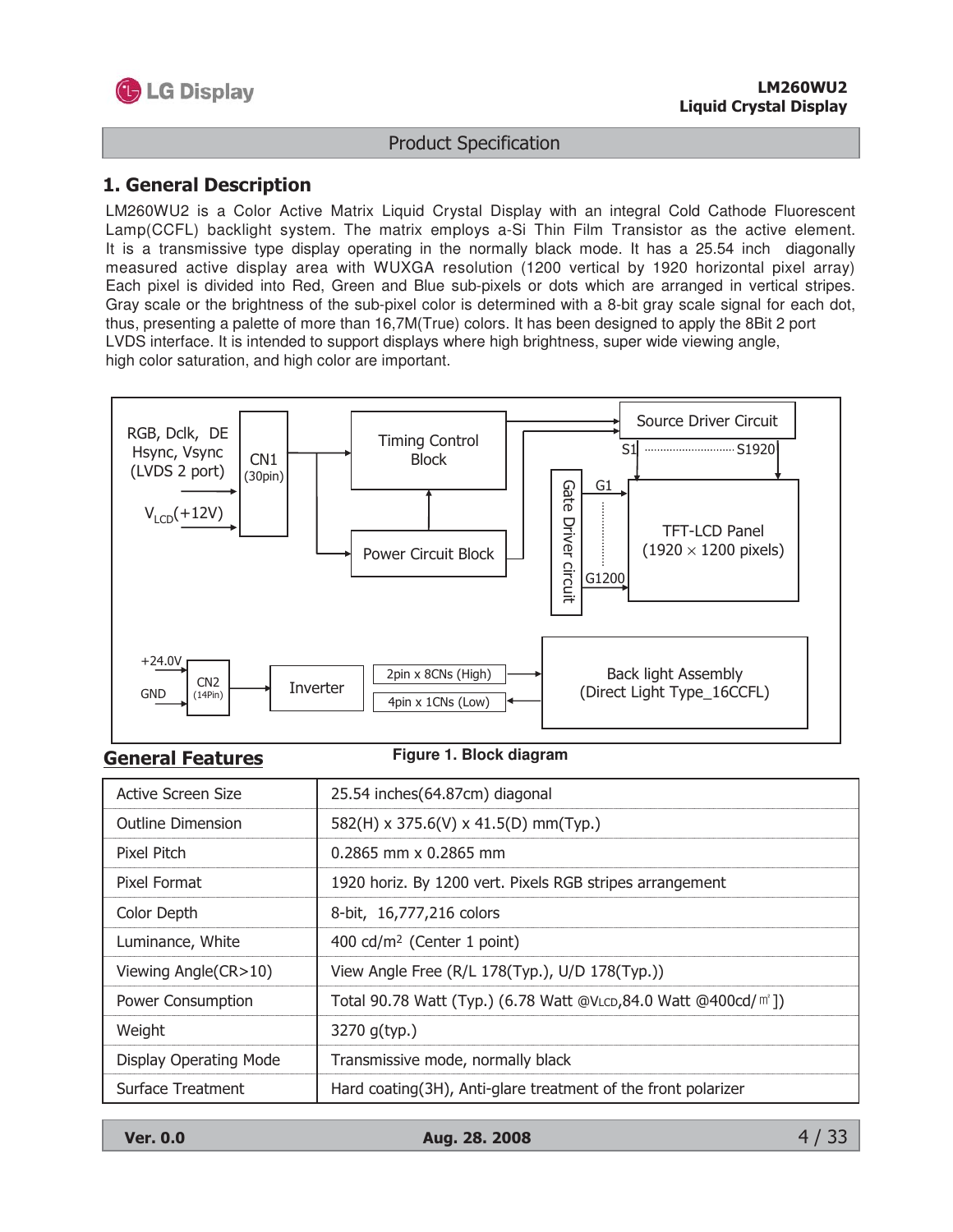

## 2. Absolute Maximum Ratings

The following are maximum values which, if exceeded, may cause faulty operation or damage to the unit.

| Parameter                         | Symbol      | <b>Values</b> |     | Units       | <b>Notes</b>            |  |
|-----------------------------------|-------------|---------------|-----|-------------|-------------------------|--|
|                                   |             | Min           | Max |             |                         |  |
| Power Input Voltage               | <b>VLCD</b> | $-0.3$        | 14  | Vdc         | at $25 \pm 2^{\circ}$ C |  |
| <b>Operating Temperature</b>      | <b>TOP</b>  | 0             | 50  | $^{\circ}C$ |                         |  |
| Storage Temperature               | Tst         | $-20$         | 60  | $^{\circ}C$ |                         |  |
| <b>Operating Ambient Humidity</b> | <b>HOP</b>  | 10            | 90  | %RH         |                         |  |
| <b>Storage Humidity</b>           | <b>HST</b>  | 10            | 90  | %RH         |                         |  |

#### **Table 1. ABSOLUTE MAXIMUM RATINGS**

Note : 1. Temperature and relative humidity range are shown in the figure below. Wet bulb temperature should be 39 °C Max, and no condensation of water.



Figure 2. Temperature and relative humidity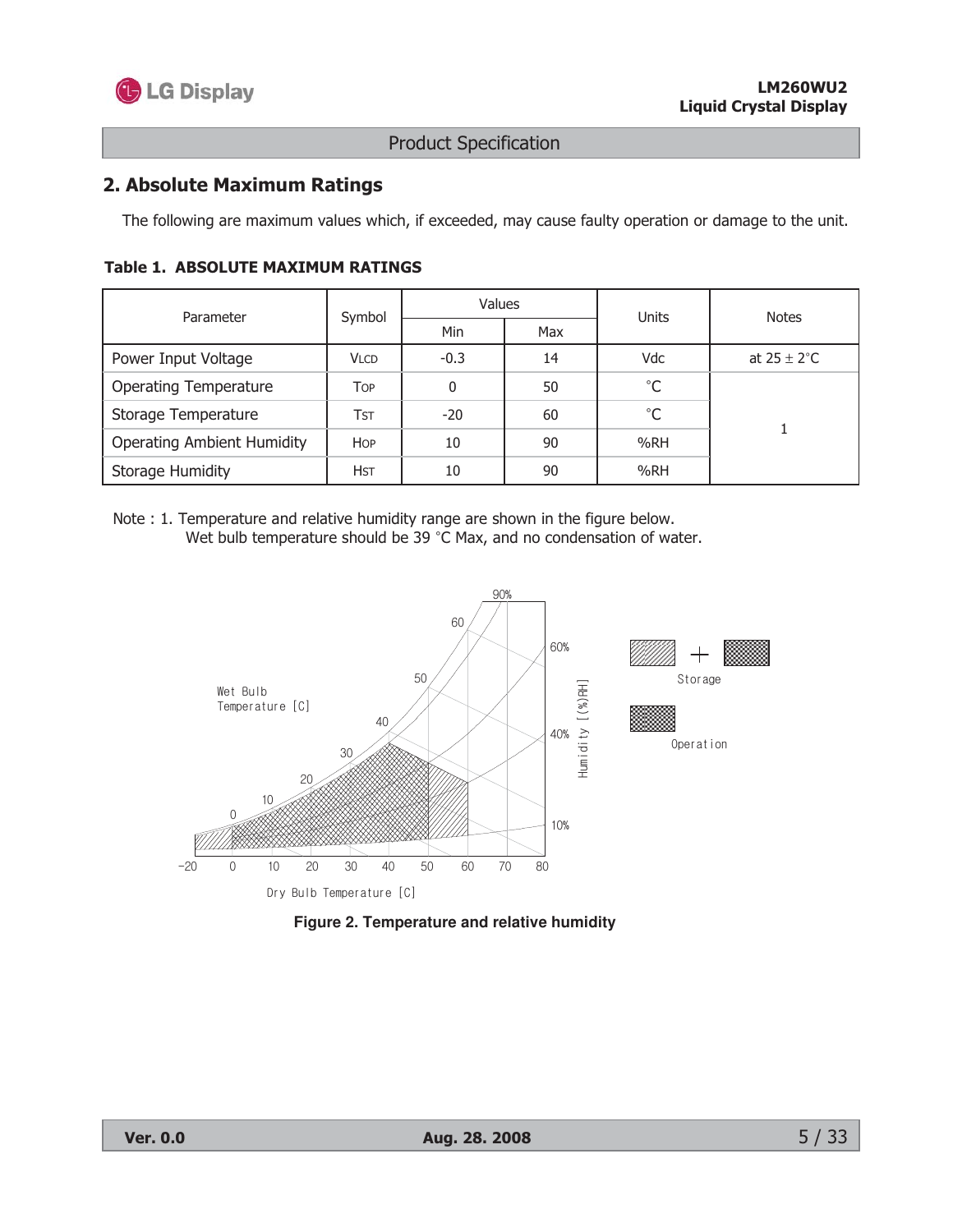

#### **3. Electrical Specifications**

#### **3-1. Electrical Characteristics**

It requires two power inputs. One is employed to power the LCD electronics and to drive the TFT array and liquid crystal. The second input power for the CCFL, is typically generated by an inverter. The inverter is an external unit to the LCDs.

#### **Table 2-1. ELECTRICAL CHARACTERISTICS**

| Parameter                     |                    |      | Values       |            | <b>Notes</b> |                |
|-------------------------------|--------------------|------|--------------|------------|--------------|----------------|
|                               | Symbol             | Min  | Typ          | Max        | Unit         |                |
| MODULE:                       |                    |      |              |            |              |                |
| Power Supply Input Voltage    | <b>VLCD</b>        | 11.4 | 12.6<br>12.0 |            | Vdc          |                |
| Permissive Power Input Ripple | VdRF               | 400  |              | $mV_{p-p}$ | 1            |                |
| Differential Impedance        | Zm                 | 90   | 100          | 110        | Ohm          |                |
|                               | <b>ILCD</b>        |      | 565          | 680        | mA           | 2              |
| Power Supply Input Current    |                    | ٠    | 755          | 910        | mA           | 3              |
|                               | P <sub>c</sub> TYP |      | 6.78         | 8.16       | Watt         | $\overline{2}$ |
| Power Consumption             | P <sub>c</sub> MAX |      | 9.06         | 10.92      | Watt         | 3              |
|                               |                    |      |              |            |              |                |
| Rush current                  | IRUSH              | ۰    | ٠            | 3.0        | A            | 4              |

Note:

- 1. Permissive power ripple should be measured under VCC=5.0V, 25°C, fV(frame frequency)=MAX condition and At that time, we recommend the bandwidth configuration of oscilloscope is to be under 20Mhz. See the next page.
- 2. The specified current and power consumption are under the  $V_{1CD} = 12.0V$ ,  $25 \pm 2°C$ ,  $f_v = 60$ Hz condition whereas Mosaic and max power pattern shown in the [Figure 3] is displayed.
- 3. The current is specified at the maximum current pattern.
- 4. Maximum Condition of Inrush current : The duration of rush current is about 2ms and rising time of Input Voltage is 1ms(min.). At any rising time of Input voltage, Keep the I2T Value by below Condition Condition :  $I2T < 32*2ms$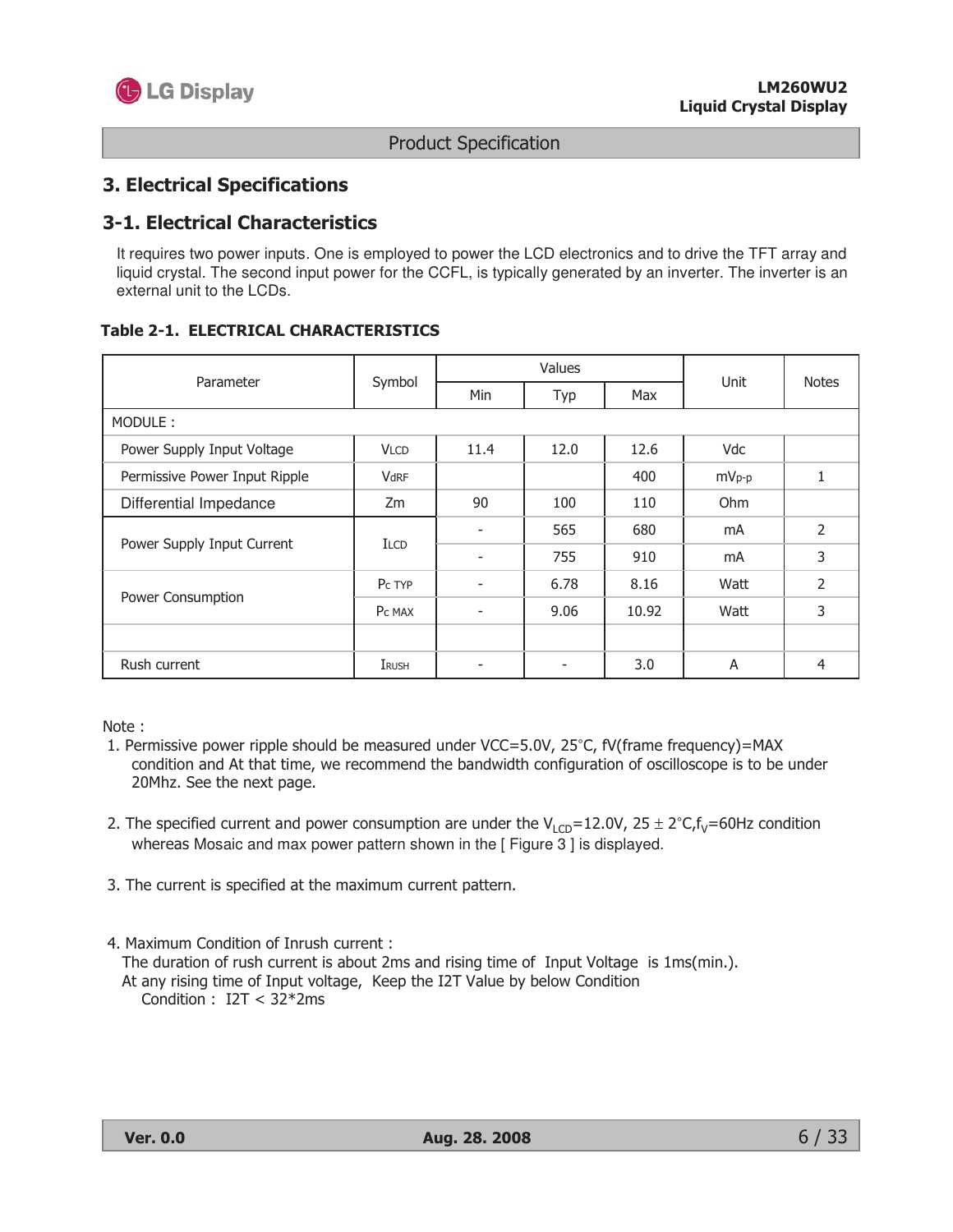

• **Permissive Power input ripple (**VCC=5.0V, 25°C, fV(frame frequency)=MAX condition)





White pattern **Black pattern** 

• **Power consumption (**VCC=5.0V, 25°C, fV (frame frequency=60Hz condition)



**Typical power Pattern Max power Pattern**



**Figure 3. Mosaic pattern & Black Pattern for power consumption measurement**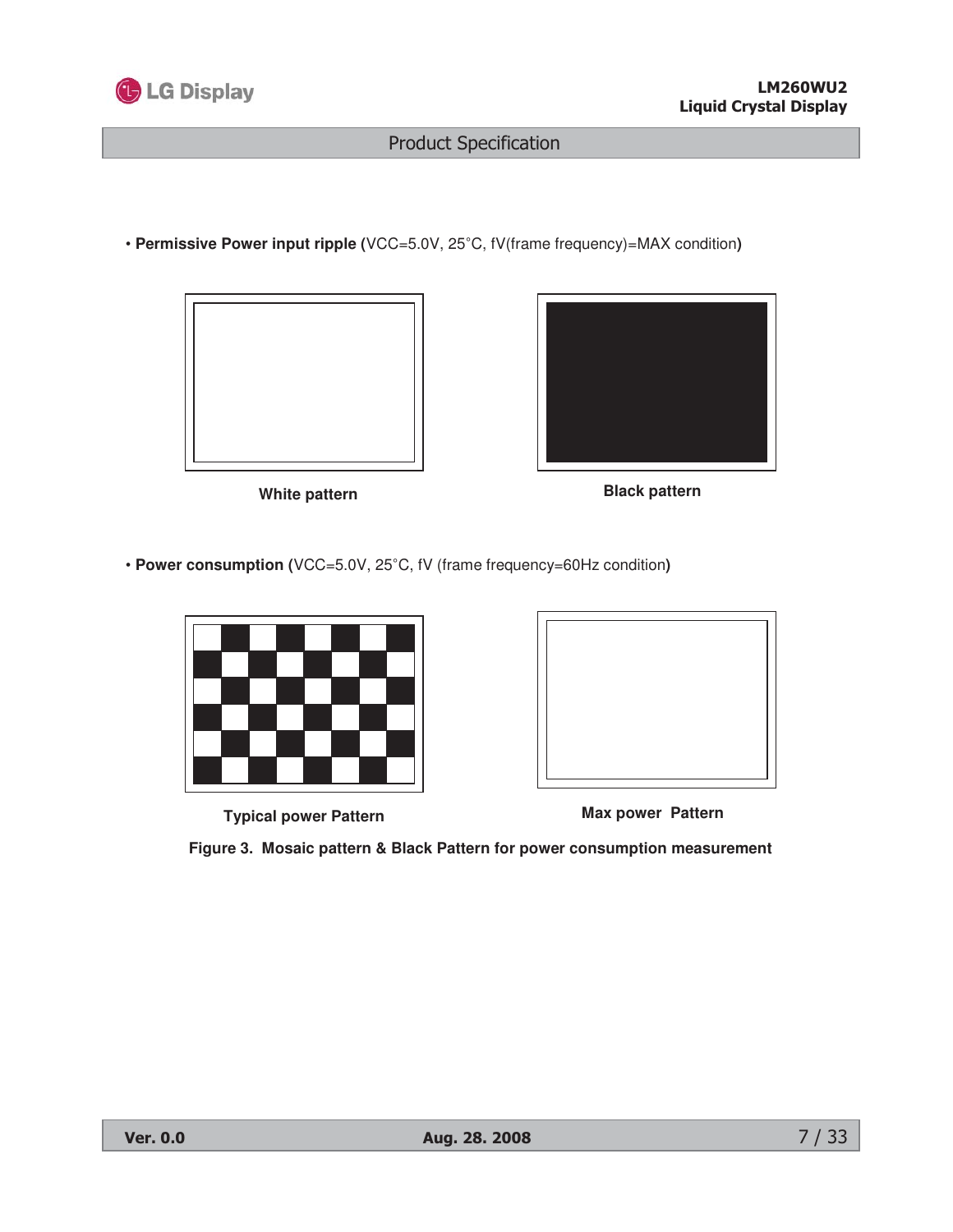

| Parameter            | Symbol           | Condition        | Min.   | Typ. | Max.  | Unit       | <b>Notes</b>   |
|----------------------|------------------|------------------|--------|------|-------|------------|----------------|
| <b>Inverter:</b>     |                  |                  |        |      |       |            |                |
| Input Voltage        | $V_{DDB}$        |                  | 22     | 24.0 | 26    | V          | 1              |
| <b>Input Current</b> | $I_{\text{DDB}}$ | $V_{BR} = 3.3V$  | ۰      | 3.35 | 4.0   | A          | $\overline{2}$ |
| <b>Input Power</b>   | PB               | $V_{BR} = 3.3V$  | ۰      | 84.0 | 101.0 | Watt       | $\overline{2}$ |
| B/L on/off control   | VON/OFF          | Lamp $ON = High$ | 2.0    |      | 5.0   | V          |                |
|                      |                  | Lamp OFF = Low   | 0.0    |      | 0.8   | V          |                |
| Brightness Adj       | <b>VBR</b>       |                  | 25%    | ۰    | 3.3   | V          | 3              |
| LAMP:                |                  |                  |        |      |       |            |                |
| Life time            |                  |                  | 40,000 |      |       | <b>Hrs</b> | 4              |

#### Table 2-2. INVERTER ELECTRICAL CHARACTERISTICS

Notes:

- 1. The input voltage ripple is limited below 400mVp-p.
- 2. The specified current and power consumption are under the typical supply Input voltage, 24V.
- 3, Brightness is adjusted by Pulse width modulation.
- 4. The life is determined as the time at which luminance of the lamp is 50% compared to that of initial value at the typical lamp current on condition of continuous operating at  $25 \pm 2^{\circ}$ C.
- 5. Electrical characteristics are determined after the unit has been 'ON' and stable for approximately 30min in a dark environment at 25 °C± 2°C.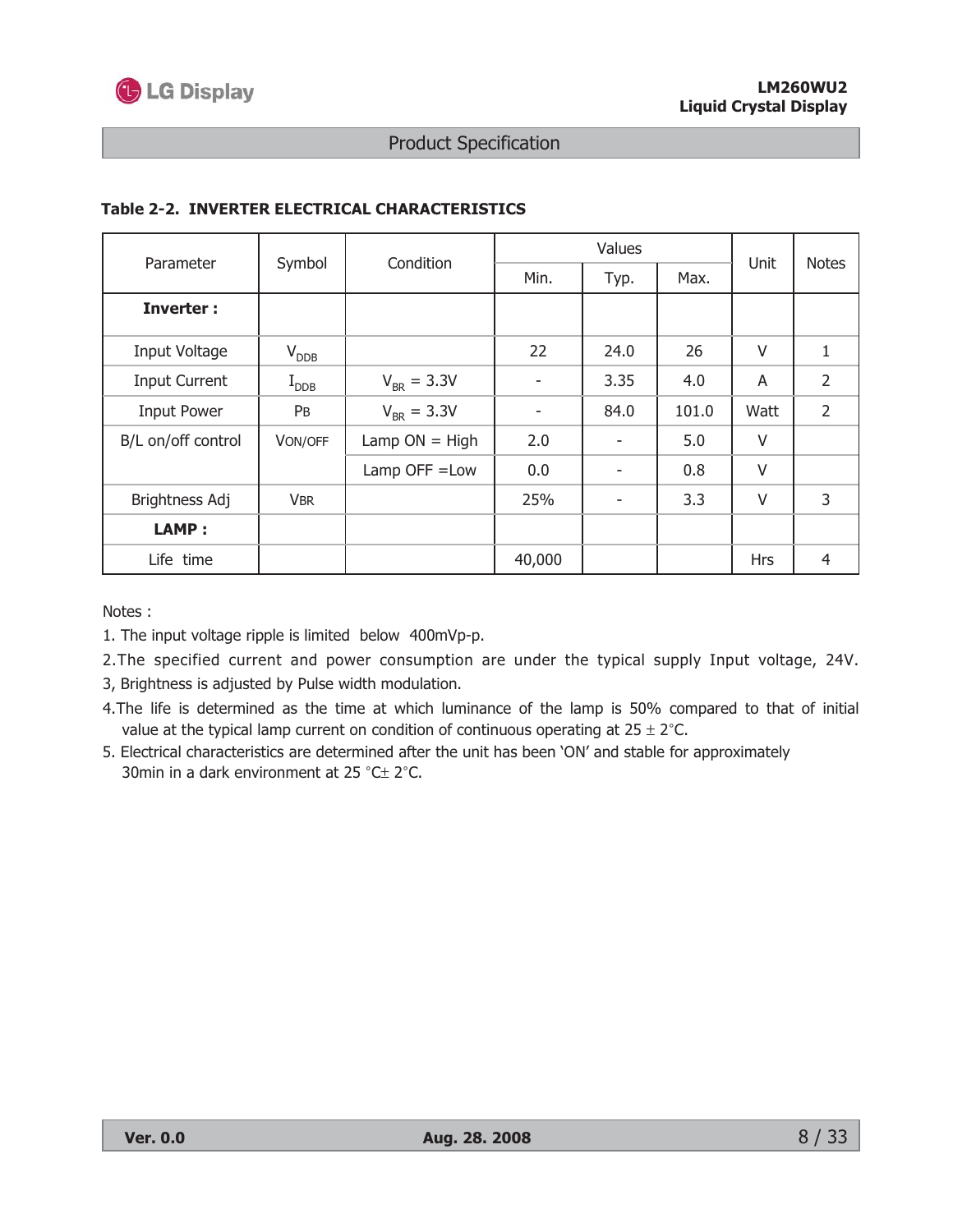

#### **3-2. Interface Connections**

This LCD employs Two interface connections, a 30 pin connector is used for the module electronics and a 14Pin Connector is used for the integral backlight system.

## 3-2-1. LCD Module

- LCD Connector(CN1): KDF71G-30S-1H, (Manufactured by Hirose)

- Mating Connector: FI-X30C2L (Manufactured by JAE) or Equivalent

#### Table 3 MODULE CONNECTOR(CN1) PIN CONFIGURATION

| <b>No</b> | Symbol            | Description                              | <b>No</b> | Symbol            | Symbol                                    |
|-----------|-------------------|------------------------------------------|-----------|-------------------|-------------------------------------------|
| 1         | <b>FROM</b>       | Minus signal of odd channel 0 (LVDS)     | 16        | SR <sub>1</sub> P | Plus signal of even channel 1 (LVDS)      |
| 2         | FR0P              | Plus signal of odd channel 0 (LVDS)      | 17        | <b>GND</b>        | Ground                                    |
| 3         | FR <sub>1</sub> M | Minus signal of odd channel 1 (LVDS)     | 18        | SR <sub>2</sub> M | Minus signal of even channel 2 (LVDS)     |
| 4         | FR <sub>1</sub> P | Plus signal of odd channel 1 (LVDS)      | 19        | SR <sub>2</sub> P | Plus signal of even channel 2 (LVDS)      |
| 5         | FR <sub>2</sub> M | Minus signal of odd channel 2 (LVDS)     | 20        | <b>SCLKINM</b>    | Minus signal of even clock channel (LVDS) |
| 6         | FR <sub>2</sub> P | Plus signal of odd channel 2 (LVDS)      | 21        | <b>SCLKINP</b>    | Plus signal of even clock channel (LVDS)  |
| 7         | <b>GND</b>        | Ground                                   | 22        | SR3M              | Minus signal of even channel 3 (LVDS)     |
| 8         | <b>FCLKINM</b>    | Minus signal of odd clock channel (LVDS) | 23        | SR <sub>3</sub> P | Plus signal of even channel 3 (LVDS)      |
| 9         | <b>FCLKINP</b>    | Plus signal of odd clock channel (LVDS)  | 24        | <b>GND</b>        | Ground                                    |
| 10        | FR3M              | Minus signal of odd channel 3 (LVDS)     | 25        | <b>NC</b>         | No Connection                             |
| 11        | FR3P              | Plus signal of odd channel 3 (LVDS)      | 26        | <b>NC</b>         | No Connection                             |
| 12        | <b>SROM</b>       | Minus signal of even channel 0 (LVDS)    | 27        | <b>NC</b>         | No Connection                             |
| 13        | <b>SROP</b>       | Plus signal of even channel 0 (LVDS)     | 28        | <b>NC</b>         | No Connection                             |
| 14        | <b>GND</b>        | Ground                                   | 29        | <b>VLCD</b>       | Power Supply +12.0V                       |
| 15        | SR <sub>1</sub> M | Minus signal of even channel 1 (LVDS)    | 30        | <b>VLCD</b>       | Power Supply +12.0V                       |

Note: 1. All GND(ground) pins should be connected together and to Vss which should also be connected to the LCD's metal frame.

- 2. All VLCD (power input) pins should be connected together.
- 3. Input Level of LVDS signal is based on the IEA 664 Standard.





#30 ਰਵਿ

[Figure 4] Connector diagram



 $9/33$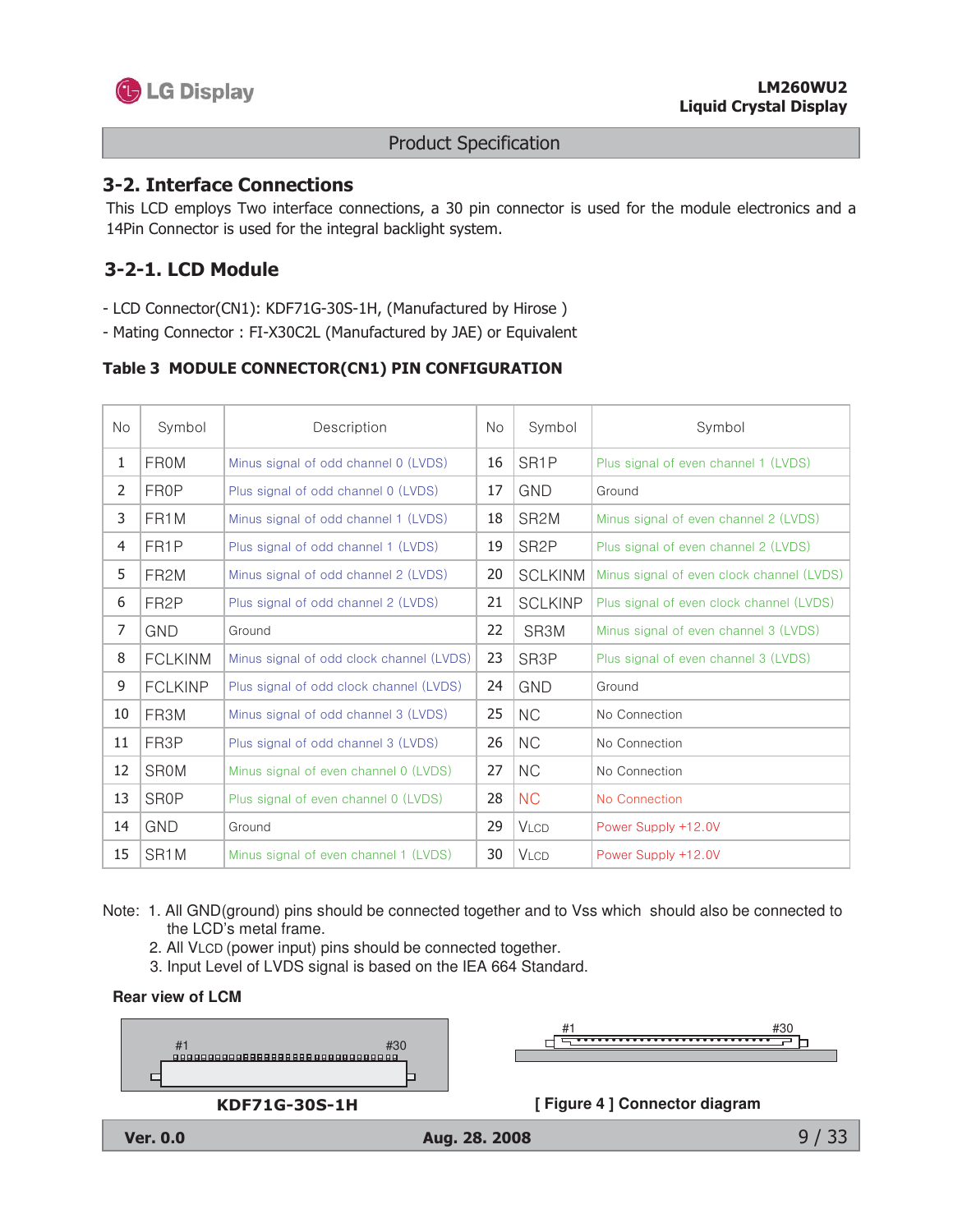

#### **Table 4. REQUIRED SIGNAL ASSIGNMENT FOR Flat Link (TI:SN75LVDS83) Transmitter**

| Pin#             | <b>Pin Name</b>       | <b>Require Signal</b>      | Pin $#$ | <b>Pin Name</b>    | <b>Require Signal</b>                    |
|------------------|-----------------------|----------------------------|---------|--------------------|------------------------------------------|
| 1                | Vcc                   | Power Supply for TTL Input | 29      | <b>GND</b>         | Ground pin for TTL                       |
| $\overline{c}$   | D <sub>5</sub>        | TTL Input (R7)             | 30      | D <sub>26</sub>    | TTL Input (DE)                           |
| 3                | D <sub>6</sub>        | TTL Input (R5)             | 31      | $T_X$ CLKIN        | TTL Level clock Input                    |
| 4                | D7                    | TTL Input (G0)             | 32      | PWR DWN            | Power Down Input                         |
| 5                | <b>GND</b>            | Ground pin for TTL         | 33      | PLL GND            | Ground pin for PLL                       |
| 6                | D <sub>8</sub>        | TTL Input (G1)             | 34      | PLL Vcc            | Power Supply for PLL                     |
| $\overline{7}$   | D <sub>9</sub>        | TTL Input (G2)             | 35      | PLL GND            | Ground pin for PLL                       |
| 8                | D <sub>10</sub>       | TTL Input (G6)             | 36      | LVDS GND           | Ground pin for LVDS                      |
| $\boldsymbol{9}$ | Vcc                   | Power Supply for TTL Input | 37      | $TxOUT3 +$         | Positive LVDS differential data output 3 |
| 10               | D <sub>11</sub>       | TTL Input (G7)             | 38      | $TxOUT3 -$         | Negative LVDS differential data output 3 |
| 11               | D12                   | TTL Input (G3)             | 39      | $T_X$ CLKOUT +     | Positive LVDS differential clock output  |
| 12               | D <sub>13</sub>       | TTL Input (G4)             | 40      | $T_X$ CLKOUT-      | Negative LVDS differential clock output  |
| 13               | GND                   | Ground pin for TTL         | 41      | $T_X$ OUT2+        | Positive LVDS differential data output 2 |
| 14               | D14                   | TTL Input (G5)             | 42      | $T_X$ OUT2-        | Negative LVDS differential data output 2 |
| 15               | D <sub>15</sub>       | TTL Input (B0)             | 43      | <b>LVDS GND</b>    | Ground pin for LVDS                      |
| 16               | D <sub>16</sub>       | TTL Input (B6)             | 44      | <b>LVDS Vcc</b>    | Power Supply for LVDS                    |
| 17               | <b>V<sub>CC</sub></b> | Power Supply for TTL Input | 45      | $T_X$ OUT1 +       | Positive LVDS differential data output 1 |
| 18               | D <sub>17</sub>       | TTL Input (B7)             | 46      | $T_{\rm X}$ OUT1 - | Negative LVDS differential data output 1 |
| 19               | D <sub>18</sub>       | TTL Input (B1)             | 47      | $T_X$ OUT0+        | Positive LVDS differential data output 0 |
| 20               | D <sub>19</sub>       | TTL Input (B2)             | 48      | $T_X$ OUT0 -       | Negative LVDS differential data output 0 |
| 21               | GND                   | Ground pin for TTL Input   | 49      | LVDS GND           | Ground pin for LVDS                      |
| 22               | D <sub>20</sub>       | TTL Input (B3)             | 50      | D <sub>27</sub>    | TTL Input (R6)                           |
| 23               | D <sub>21</sub>       | TTL Input (B4)             | 51      | D <sub>0</sub>     | TTL Input (R0)                           |
| 24               | D <sub>22</sub>       | TTL Input (B5)             | 52      | D1                 | TTL Input (R1)                           |
| 25               | D <sub>23</sub>       | TTL Input (RSVD)           | 53      | GND                | Ground pin for TTL                       |
| 26               | <b>V<sub>CC</sub></b> | Power Supply for TTL Input | 54      | D <sub>2</sub>     | TTL Input (R2)                           |
| 27               | D24                   | TTL Input (HSYNC)          | 55      | D <sub>3</sub>     | TTL Input (R3)                           |
| 28               | D <sub>25</sub>       | TTL Input (VSYNC)          | 56      | D4                 | TTL Input (R4)                           |

Notes : Refer to LVDS Transmitter Data Sheet for detail descriptions.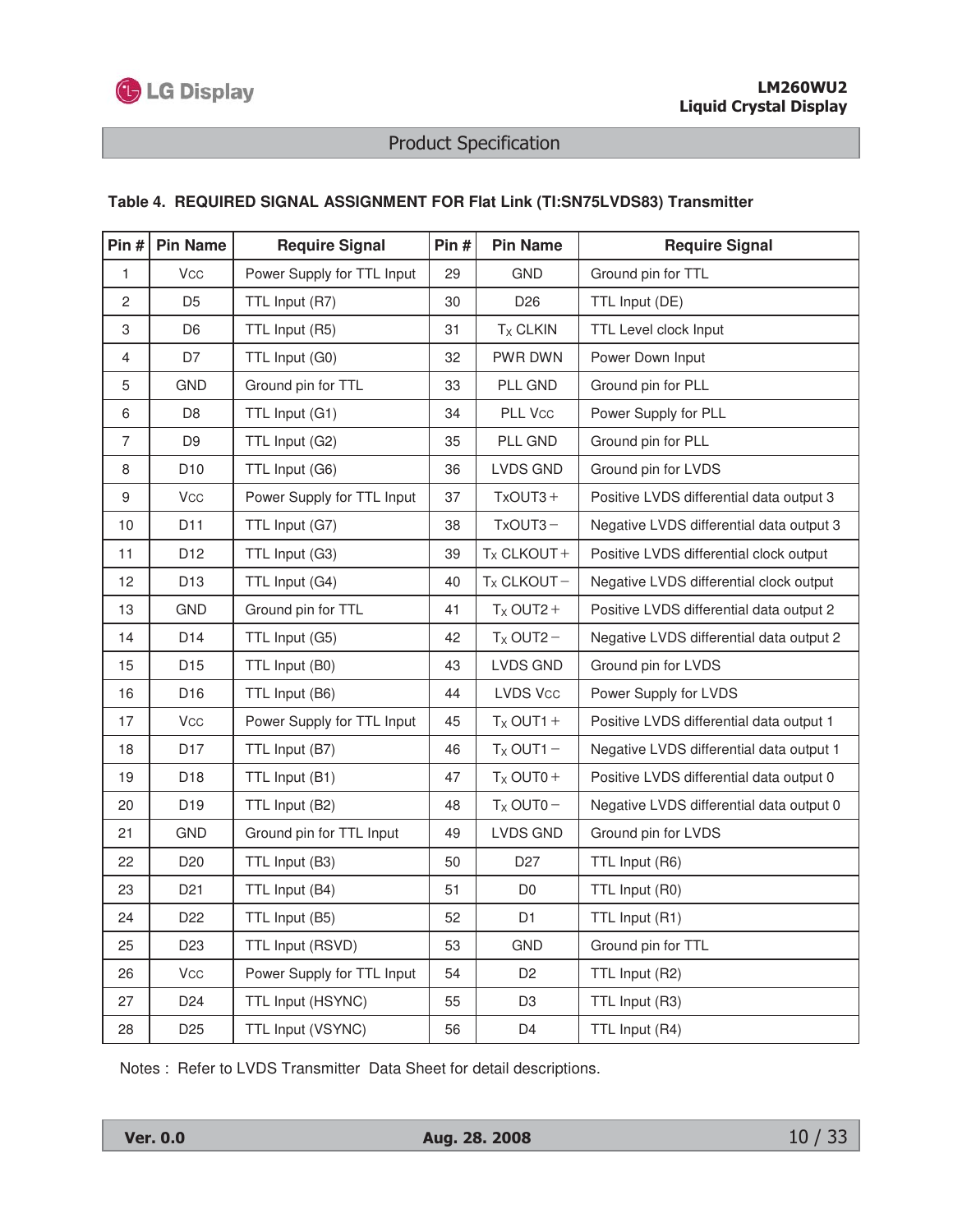

# **LVDS Input characteristics**

### 1. DC Specification



| <b>Description</b>               | Symbol          | Min | Max | Unit | <b>Notes</b> |
|----------------------------------|-----------------|-----|-----|------|--------------|
| <b>LVDS Differential Voltage</b> | $IV_{ID}$       | 100 | 600 | mV   |              |
| LVDS Common mode Voltage         | $V_{CM}$        | 0.6 | 1.8 |      |              |
| LVDS Input Voltage Range         | $V_{\text{IN}}$ | 0.3 | 2.1 |      |              |

2. AC Specification



| <b>Description</b>                                        | Symbol               | Min    | Max    | Unit                        | <b>Notes</b>              |
|-----------------------------------------------------------|----------------------|--------|--------|-----------------------------|---------------------------|
| LVDS Clock to Data Skew Margin                            | <sup>L</sup> SKEW    | $-400$ | $+400$ | ps                          | $85MHz > Fclk \ge 65MHz$  |
|                                                           | <sup>L</sup> SKEW    | $-600$ | $+600$ | ps                          | 65MHz > Fclk $\geq$ 25MHz |
| LVDS Clock to Clock Skew Margin (Even to Odd)             | <sup>I</sup> SKEW_EO | $-1/7$ | $+1/7$ | $\mathsf{T}_{\mathsf{clk}}$ |                           |
| Maximum deviation<br>of input clock frequency during SSC  | $F_{DEV}$            |        | ± 3    | $\frac{0}{0}$               |                           |
| Maximum modulation frequency<br>of input clock during SSC | $F_{MOD}$            |        | 200    | <b>KHz</b>                  |                           |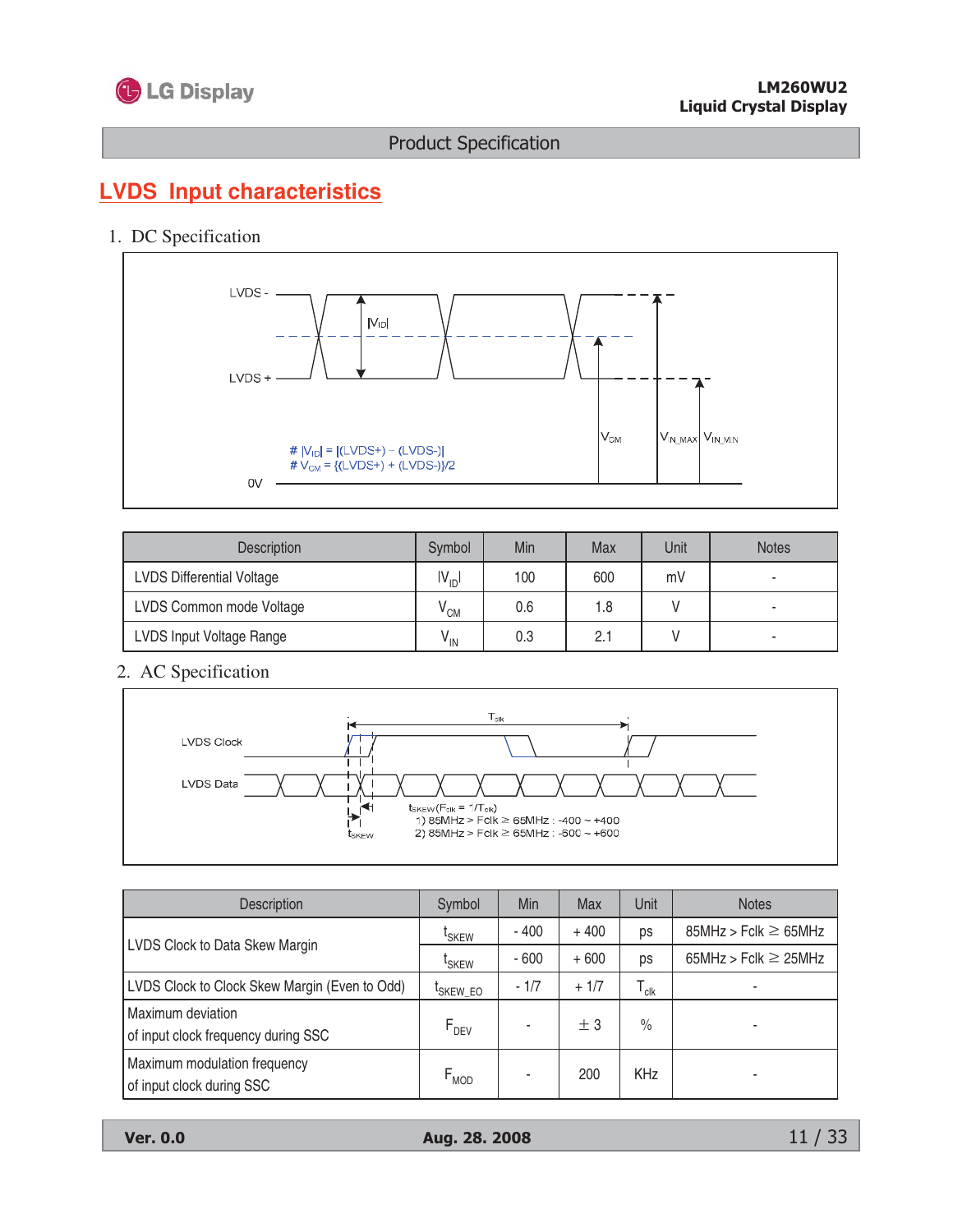



< Clock skew margin between channel >



3. Data Format 1) LVDS 2 Port

Tclk  $\frac{TClk * 4/7}{Tclk * 1/7}$ Tclk \* 3/7 RCLK+ **MSB**  $\overline{R7}$  $R6$ RXinO0 +/-OR<sub>2</sub> OR1 OR<sub>0</sub> OR5 OR4 OR3 OR0  $_{\rm OG0}$ OR5 OR4 OR<sub>3</sub> OR<sub>2</sub> OR1  $OGO$  $R5$ OG4 OG3  $OG2$ OG1 OB1 OB0 OG5 OG4 OG3  $OG2$ OG1 OB1 OB<sub>0</sub>  $OG5$  $\overline{R4}$ RXinO1 +/- $\overline{R3}$  $RXinO2 +/-$ OB<sub>5</sub> OB4  $\circ$  B<sub>3</sub>  $\mathsf{OB2}$  $\mathsf{DE}$ VSYNC **HSYNC** OB<sub>5</sub> OB4 OB<sub>3</sub> OB<sub>2</sub>  $\mathsf{DE}$ VSYNC HSYNC  $\overline{R2}$  $\overline{R1}$ RXinO3 +/-OG7  $\overline{\text{OG6}}$ OR7 OR6  $\mathsf X$ OB7  $\mathsf{O}\mathsf{B}\mathsf{6}$ OG7  $\mathbb{O} \mathbb{G}6$ OR7 OR6  $\mathsf{x}$  $\mathsf{O}\mathsf{B}7$  $\mathsf{O}\mathsf{B}\mathsf{6}$ LSB  $R<sub>0</sub>$ RXinE0 +/- $\mathsf{ER1}$ ER3  $\mathsf{ER2}$  $\mathsf{ERO}$ EG0  $\mathsf{ER}5$  $\mathsf{ER4}$  $\mathsf{ER}3$ ER<sub>2</sub>  $\mathsf{ER1}$ ERO  $_{\rm EG0}$ ER<sub>5</sub> ER4  $\star$  ODD = 1st Pixel  $EVEN = 2nd$  Pixel  $EG1$  $RXinE1 +/ EG4$ EG3  $\mathsf{EG2}$ EB1  $\mathsf{E}\mathsf{B}0$  $\mathsf{EG5}$ EB1 EB<sub>0</sub> EG5 EG4 EG<sub>3</sub>  $\mathsf{EG2}$ EG1 RXinE2 +/-EB<sub>5</sub> EB3 **HSYNC** EB4 EB<sub>2</sub> VSYNC DE **HSYNC** EB<sub>5</sub> EB4 EB<sub>3</sub> EB<sub>2</sub>  $\mathsf{DE}$ VSYNC  $RXinE3 +/-$ EG7 EG6 ER7 ER6  $\mathsf X$ EB7 EB6 EG7  $EG6$ ER7 ER6  $\boldsymbol{\mathsf{x}}$ EB7 EB6 -Previous(N-1)th Cycle-Current(Nth) Cycle -<br>-<br>
Kart (N+1)th Cycle →

<LVDS Data Format >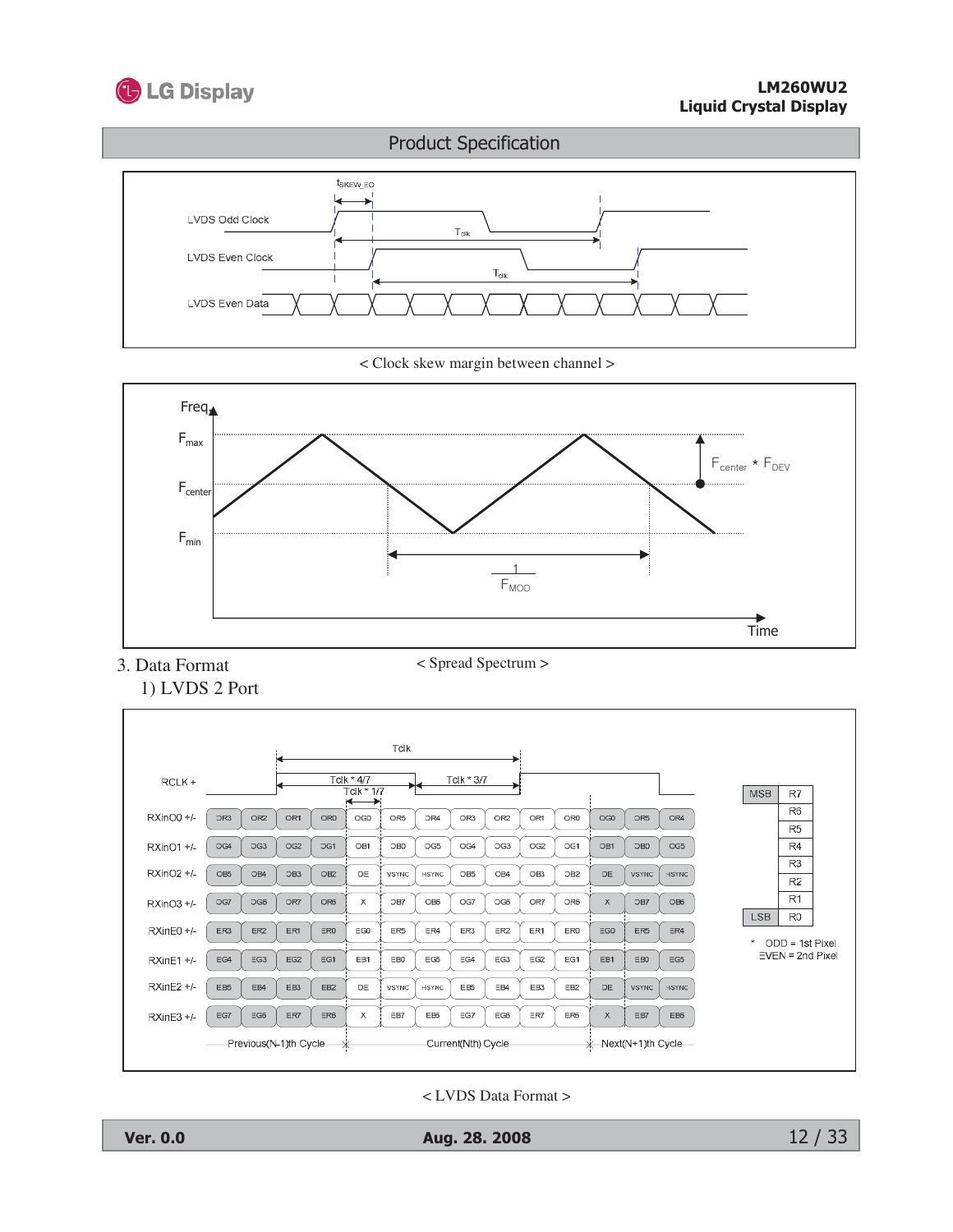

#### 2) LVDS 1 Port

| $RCLK+$ |                                              |                                                                                        |                                   |
|---------|----------------------------------------------|----------------------------------------------------------------------------------------|-----------------------------------|
| $RA+/$  | R <sup>3</sup><br>R2<br>R1<br>R <sub>0</sub> | G <sub>0</sub><br>R5<br>R <sub>4</sub><br>R2<br>R1<br>R <sub>0</sub><br>R <sub>3</sub> | $\Omega$<br>R5<br>R4              |
| $RB+/$  | G <sub>4</sub><br>G3<br>G1<br>C2             | B1<br>${\bf B}0$<br>G5<br>G <sub>4</sub><br>G1<br>G3<br>C2                             | B1<br>B <sub>0</sub><br>G5        |
| $RC+/-$ | B5<br>B <sub>3</sub><br>B4<br>B2             | <b>VSYNCHSYNC</b><br>$\, {\bf B}$<br>DE<br>B <sub>5</sub><br>B2<br><b>B4</b>           | <b>VSYNCHSYNC</b><br>DE           |
| $RD+/-$ | R7<br>G7<br>G <sub>6</sub><br><b>R6</b>      | $\mathbf X$<br><b>B6</b><br>R7<br>G7<br><b>R6</b><br>B7<br>G <sub>6</sub>              | X<br><b>B6</b><br>B7              |
|         |                                              | -Current (Nth) Cycle -                                                                 | $\leftarrow$ Next (N+1)th Cycle — |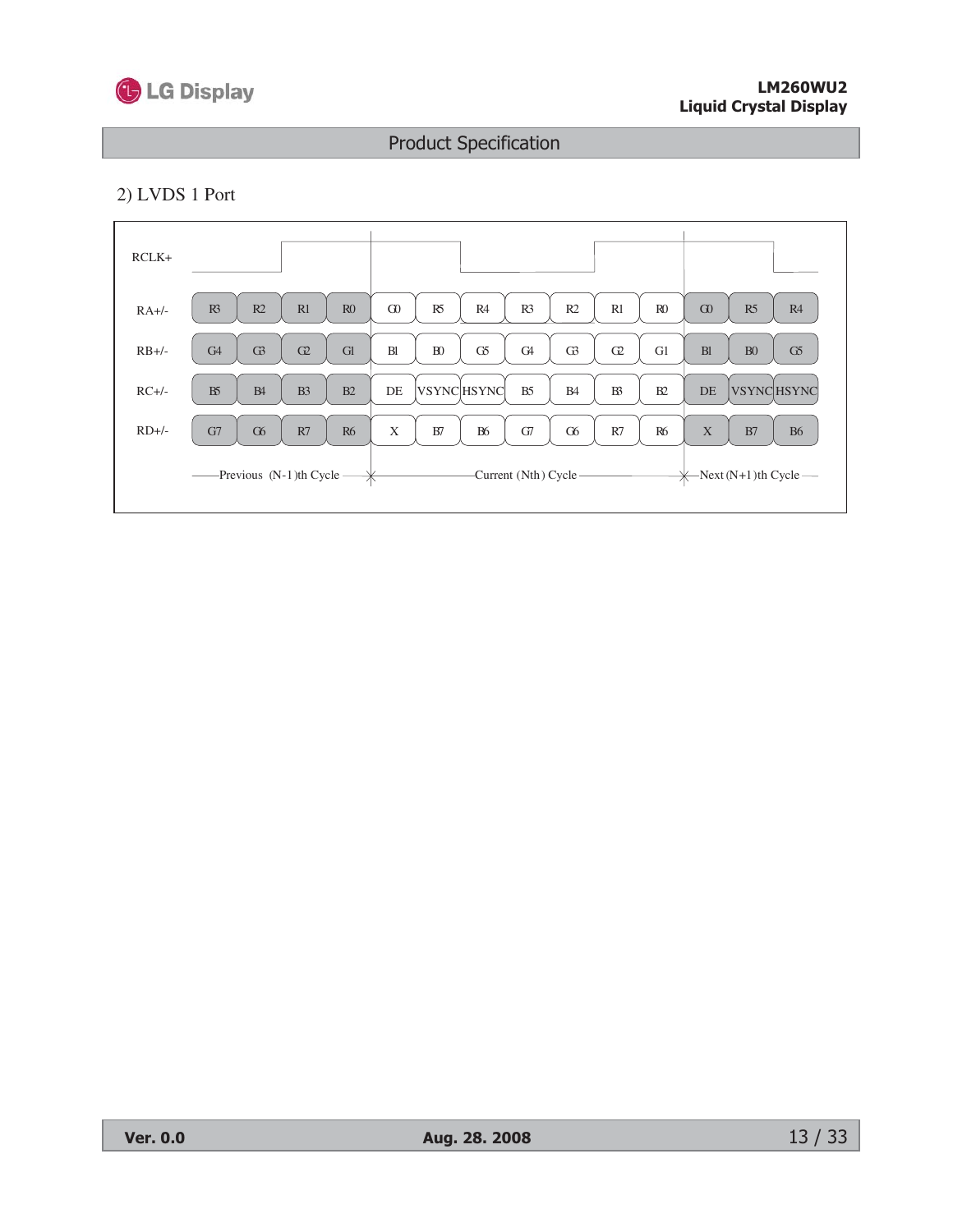

## 3-2-2. Backlight Interface

-Inverter Connector: S14B-PHA-SM3 Side entry type (Manufactured by JST) or Equivalent

- Mating Connector: PHR-14(Manufactured by JST) or Equivalent

| Pin No         | Symbol                 | Description                 | <b>Remarks</b>                                     |
|----------------|------------------------|-----------------------------|----------------------------------------------------|
| 1              | <b>V<sub>BL</sub></b>  | Power Supply +24.0V         |                                                    |
| $\overline{2}$ | <b>V</b> BL            | Power Supply +24.0V         |                                                    |
| 3              | <b>VBL</b>             | Power Supply +24.0V         |                                                    |
| 4              | <b>V</b> <sub>BL</sub> | Power Supply +24.0V         |                                                    |
| 5              | <b>V<sub>BL</sub></b>  | Power Supply +24.0V         |                                                    |
| 6              | <b>GND</b>             | Power Ground                |                                                    |
| $\overline{7}$ | <b>GND</b>             | Power Ground                |                                                    |
| 8              | <b>GND</b>             | Power Ground                | Note 1                                             |
| 9              | <b>GND</b>             | Power Ground                |                                                    |
| 10             | <b>GND</b>             | Power Ground                |                                                    |
| 11             | <b>OPEN</b>            | <b>NC</b>                   |                                                    |
| 12             | <b>VON</b>             | Backlight On/off Signal     | (On :2.0V~5V/Off :0.0~0.8V)                        |
| 13             | <b>VBR</b>             | Brightness Adjustable Pulse | (Max:100% / Min:25%)<br>Pulse tolerance $\pm 3$ hz |
| 14             | <b>OPEN</b>            | <b>NC</b>                   |                                                    |

Table 4. INVERTER CONNECTOR PIN CONFIGULATION

Notes : 1. GND is connected to the LCD's metal frame.





[Figure 5] Inveter connector view

Aug. 28. 2008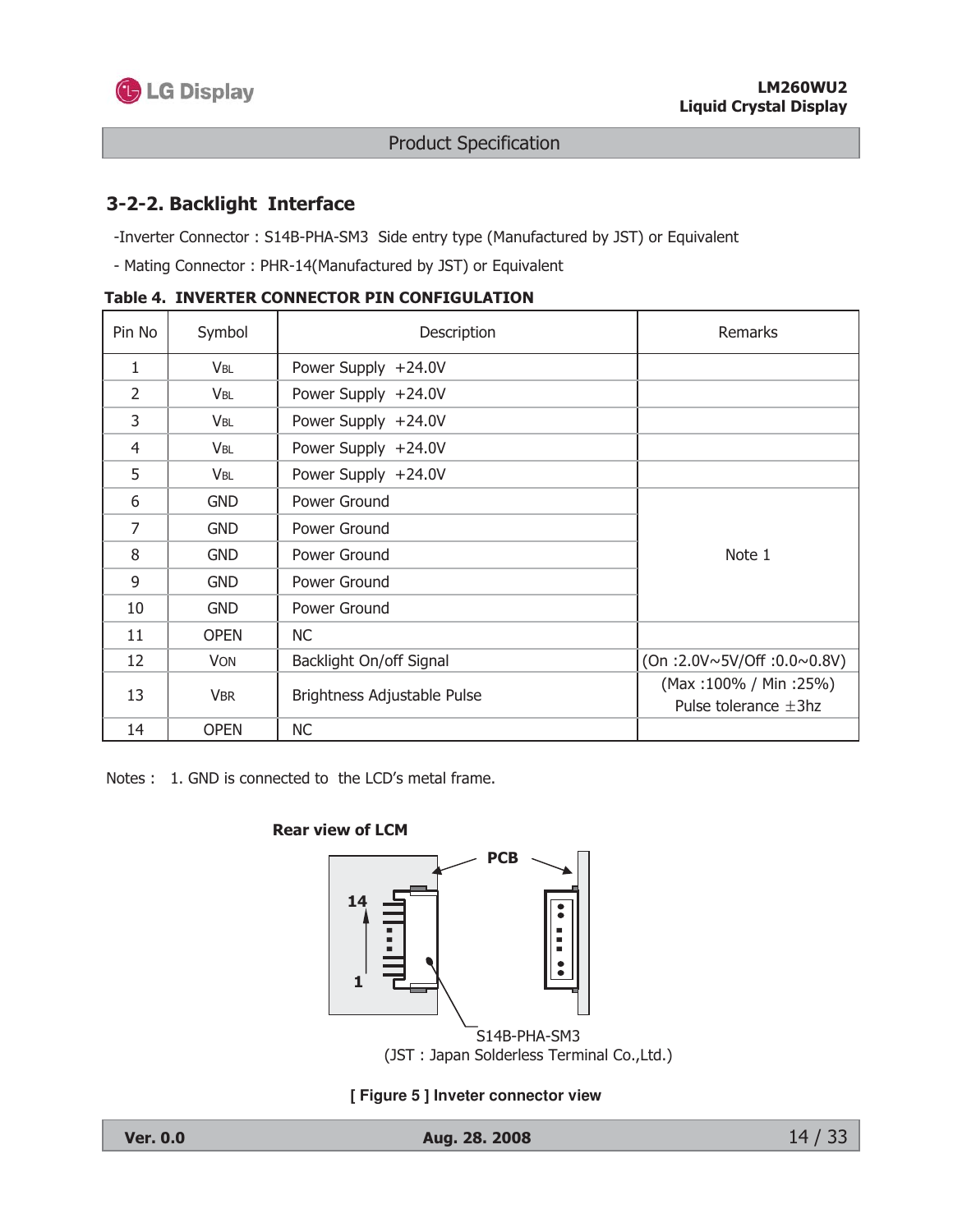## 3-3. Signal Timing Specifications

This is signal timing required at the input of the TMDS transmitter. All of the interface signal timing should be satisfied with the following specifications for it's proper operation.

Table 5. TIMING TABLE (VESA COORDINATED VIDEO TIMING)

|             | <b>ITEM</b>                 | <b>SYMBOL</b>            | <b>Min</b>     | <b>Typ</b> | <b>Max</b> | <b>Unit</b> | <b>Note</b>               |
|-------------|-----------------------------|--------------------------|----------------|------------|------------|-------------|---------------------------|
|             | Period                      | tclk                     | 6.58           | 6.49       | 6.41       | ns          |                           |
| <b>DCLK</b> | Frequency                   | fCLK                     | 152            | 154        | 156        | <b>MHz</b>  | Pixel frequency<br>154Mhz |
|             | Period                      | thp                      | 2072           | 2080       | 2088       |             |                           |
| Hsync       | Width-Active                | twh                      | 32             | 32         | 32         | tclk        |                           |
| Vsync       | Period                      | tvp                      | 1233           | 1235       | 1237       | <b>t</b> HP |                           |
|             | Frequency                   | fv                       | 58.85          | 59.95      | 61         | Hz          |                           |
|             | <b>Width-Active</b>         | twy                      | 6              | 6          | 6          | <b>t</b> HP |                           |
|             | <b>Horizontal Valid</b>     | thy                      | 1920           | 1920       | 1920       |             |                           |
|             | Horizontal Back Porch       | thBP                     | 72             | 80         | 88         | tclk        |                           |
|             | Horizontal Front Porch      | thFP                     | 40             | 48         | 56         |             |                           |
| Data        | Horizontal Blank            | ÷,                       | 152            | 160        | 168        |             | twh+ thBP+ thFP           |
| Enable      | <b>Vertical Valid</b>       | tvv                      | 1200           | 1200       | 1200       |             |                           |
|             | Vertical Back Porch         | tvBP                     | 25             | 26         | 27         |             |                           |
|             | <b>Vertical Front Porch</b> | tvFP                     | $\overline{2}$ | 3          | 4          | thp         |                           |
|             | <b>Vertical Blank</b>       | $\overline{\phantom{a}}$ | 33             | 35         | 37         |             | twv+ tvBP+ tvFP           |

Note: Hsync period and Hsync width-active should be even number times of tcLK. If the value is odd number times of tcLK, display control signal can be asynchronous. In order to operate this LCM a Hsync, Vsyn, and DE(data enable) signals should be used.

- 1. The performance of the electro-optical characteristics may be influenced by variance of the vertical refresh rates.
- 2. Vsync and Hsync should be keep the above specification.
- 3. Hsync Period, Hsync Width, and Horizontal Back Porch should be any times of of character  $number(8)$ .
- 4. The polarity of Hsync, Vsync is not restricted.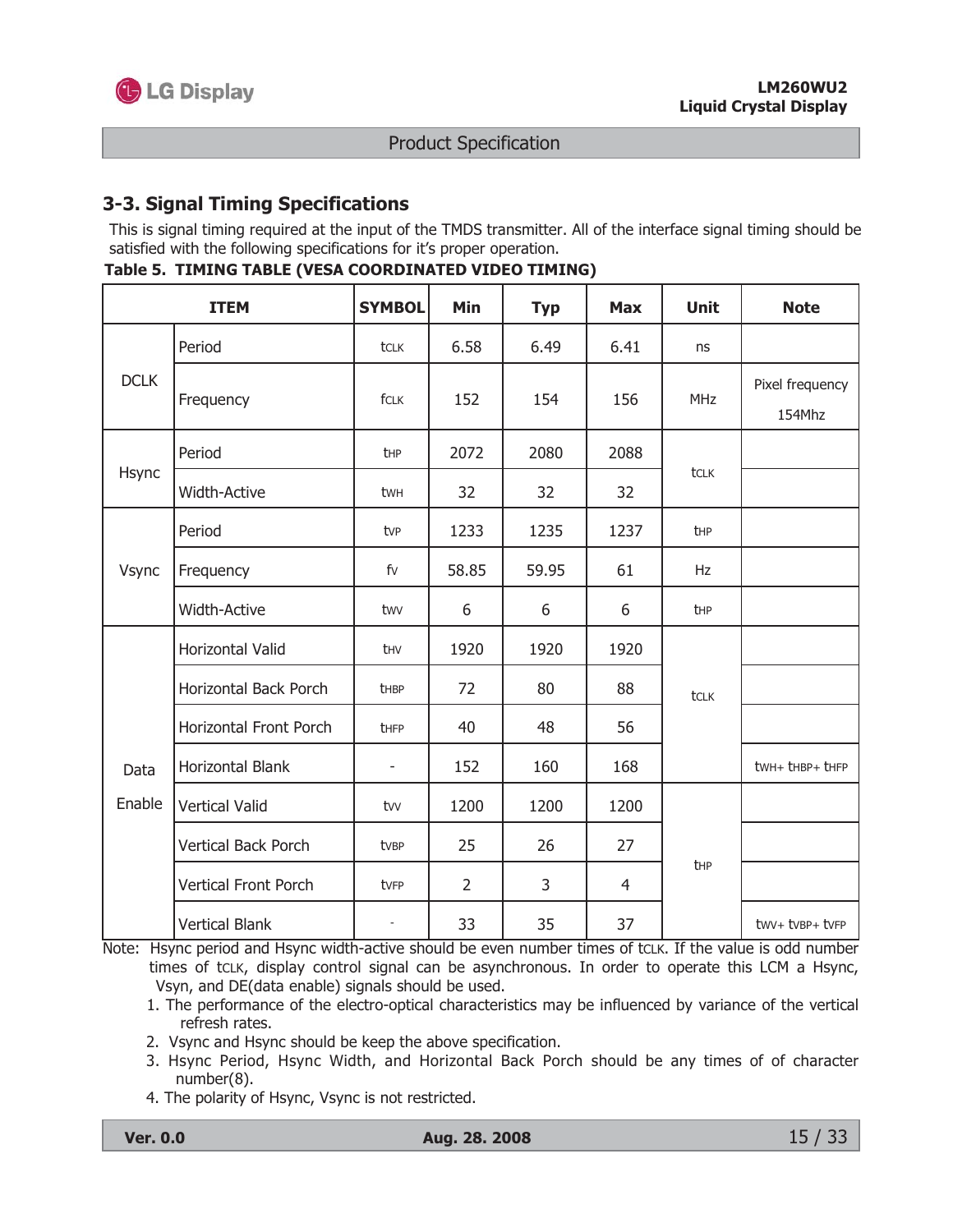

## 3-4. Signal Timing Waveforms

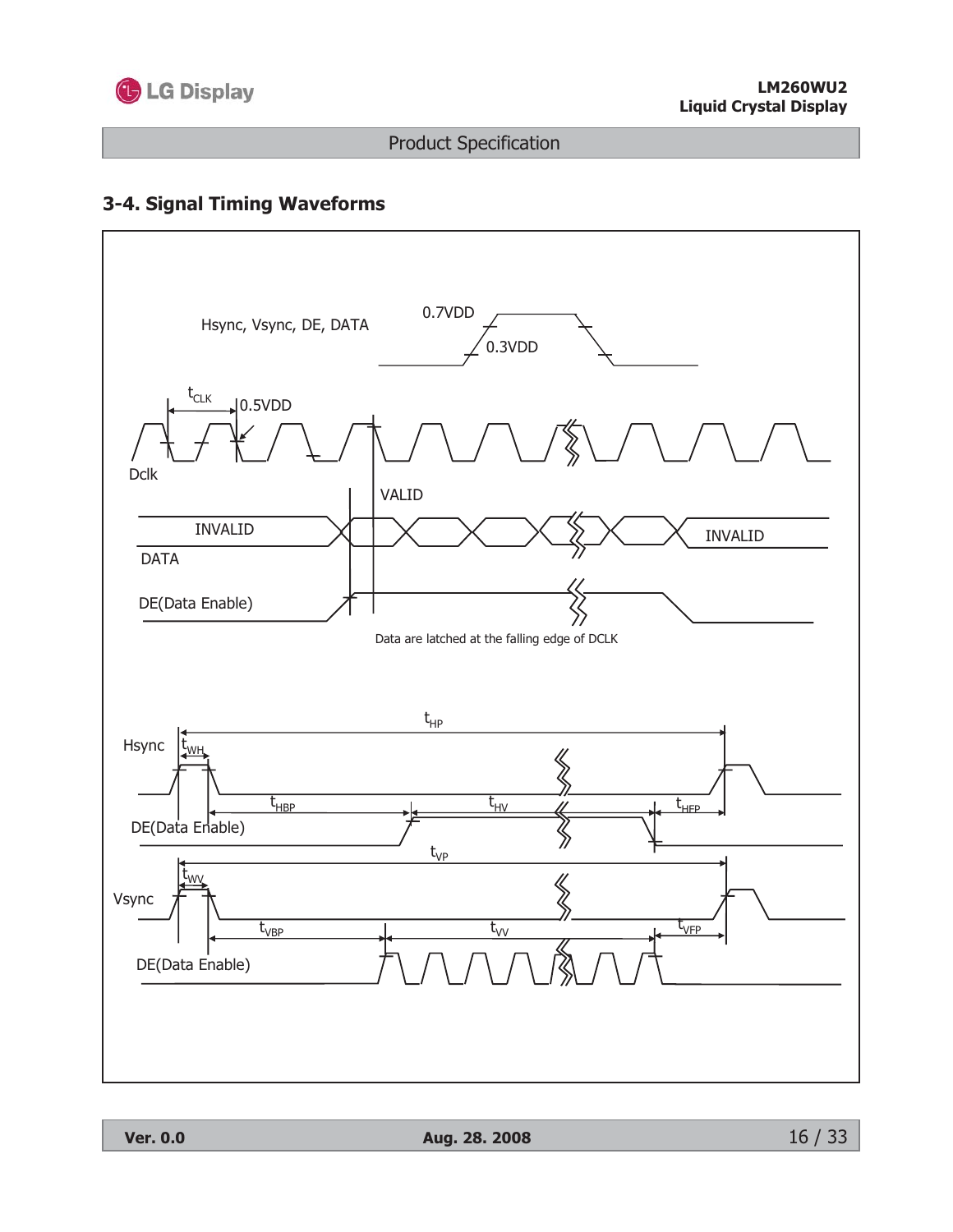

### 3-5. Color Data Reference

The Brightness of each primary color(red, green, blue) is based on the 8-bit gray scale data input for the color; the higher the binary input, the brighter the color. The table below provides a reference for color versus data input.

|              |                    |      |                  |                  |              |              |                  |              |                                                                         |                  |                  |              |              | Input Color Data |              |              |                  |                |                  |                  |                  |              |                  |              |              |              |
|--------------|--------------------|------|------------------|------------------|--------------|--------------|------------------|--------------|-------------------------------------------------------------------------|------------------|------------------|--------------|--------------|------------------|--------------|--------------|------------------|----------------|------------------|------------------|------------------|--------------|------------------|--------------|--------------|--------------|
|              | Color              |      |                  |                  |              |              | <b>RED</b>       |              |                                                                         |                  |                  |              |              |                  | <b>GREEN</b> |              |                  |                |                  |                  |                  |              | <b>BLUE</b>      |              |              |              |
|              |                    |      | <b>MSB</b>       |                  |              |              |                  |              |                                                                         |                  | LSB   MSB        |              |              |                  |              |              |                  |                | LSB   MSB        |                  |                  |              |                  |              |              | <b>LSB</b>   |
|              |                    |      |                  |                  |              |              |                  |              | R7 R6 R5 R4 R3 R2 R1 R0 G7 G6 G5 G4 G3 G2 G1 G0 B7 B6 B5 B4 B3 B2 B1 B0 |                  |                  |              |              |                  |              |              |                  |                |                  |                  |                  |              |                  |              |              |              |
|              | <b>Black</b>       |      | 0                | $\pmb{0}$        | 0            | $\mathbf 0$  | $\pmb{0}$        | 0            | $\pmb{0}$                                                               | $\pmb{0}$        | 0                | $\pmb{0}$    | 0            | 0                | $\pmb{0}$    | 0            | $\pmb{0}$        | 0              | $\pmb{0}$        | $\boldsymbol{0}$ | $\boldsymbol{0}$ | 0            | $\pmb{0}$        | $\pmb{0}$    | $\pmb{0}$    | $\pmb{0}$    |
|              | Red (255)          |      | 1                | $\mathbf{1}$     | 1            | $\mathbf{1}$ | 1                | $\mathbf{1}$ | $\mathbf{1}$                                                            | $1\vert$         | 0                | $\mathbf 0$  | $\pmb{0}$    | $\mathbf 0$      | $\mathbf 0$  | 0            | $\mathbf 0$      |                | 0 0              | 0                | $\mathbf 0$      | 0            | $\mathbf 0$      | 0            | $\mathbf 0$  | 0            |
|              | Green (255)        |      | $\pmb{0}$        | 0                | $\pmb{0}$    | $\pmb{0}$    | $\boldsymbol{0}$ | $\pmb{0}$    | 0                                                                       | $\boldsymbol{0}$ | $\,1$            | $\mathbf 1$  | $\mathbf 1$  | $\mathbf 1$      | $\,1$        | $1\,$        | $\mathbf 1$      | $1\vert$       | $\pmb{0}$        | $\boldsymbol{0}$ | $\pmb{0}$        | $\pmb{0}$    | $\pmb{0}$        | $\pmb{0}$    | $\pmb{0}$    | $\pmb{0}$    |
| <b>Basic</b> | <b>Blue (255)</b>  |      | 0                | 0                | $\mathbf 0$  | $\mathbf 0$  | $\pmb{0}$        | 0            | 0                                                                       | $\pmb{0}$        | $\mathbf 0$      | $\pmb{0}$    | $\pmb{0}$    | $\pmb{0}$        | $\mathbf 0$  | 0            | $\mathbf 0$      |                | 0 1              | $\mathbf{1}$     | $\mathbf{1}$     | $\mathbf{1}$ | $\mathbf{1}$     | $\mathbf{1}$ | $\mathbf{1}$ | $\mathbf 1$  |
| Color        | Cyan               |      | 0                | 0                | 0            | $\mathbf 0$  | 0                | 0            | 0                                                                       | 0                | 1                | 1            | $\mathbf{1}$ | $\mathbf{1}$     | 1            | 1            | $\mathbf{1}$     |                | 1 1              | 1                | 1                | 1            | 1                | $\mathbf{1}$ | $\mathbf{1}$ | 1            |
|              | Magenta            |      | 1                | $\mathbf{1}$     | $\mathbf{1}$ | 1            | $\mathbf{1}$     | $\mathbf{1}$ | $\mathbf{1}$                                                            | 1                | $\pmb{0}$        | $\pmb{0}$    | $\mathbf 0$  | 0                | $\mathbf 0$  | 0            | $\mathbf 0$      |                | 0 1              | 1                | $\mathbf{1}$     | $\mathbf{1}$ | $\mathbf{1}$     | $\mathbf{1}$ | $\mathbf{1}$ | $\mathbf{1}$ |
|              | Yellow             |      | 1                | 1                | 1            | 1            | 1                | 1            | 1                                                                       | 1                | 1                | 1            | 1            | 1                | 1            | 1            | $\mathbf{1}$     | 1              | $\pmb{0}$        | 0                | $\pmb{0}$        | $\pmb{0}$    | 0                | 0            | $\pmb{0}$    | 0            |
|              | White              |      | $1\,$            | 1                | 1            | $\mathbf{1}$ | 1                | $\mathbf{1}$ | $\mathbf{1}$                                                            | 1                | $\mathbf{1}$     | $\mathbf 1$  | $\mathbf 1$  | $\mathbf 1$      | 1            | $\mathbf 1$  | 1                | $1\vert$       | 1                | 1                | 1                | 1            | $\mathbf{1}$     | $\mathbf{1}$ | $1\,$        | 1            |
|              | RED (000)          | Dark | $\boldsymbol{0}$ | $\boldsymbol{0}$ | $\pmb{0}$    | $\pmb{0}$    | $\pmb{0}$        | $\pmb{0}$    | 0                                                                       | 0                | $\boldsymbol{0}$ | $\pmb{0}$    | $\pmb{0}$    | $\pmb{0}$        | $\pmb{0}$    | $\pmb{0}$    | $\pmb{0}$        | $\circ$        | $\boldsymbol{0}$ | $\pmb{0}$        | $\pmb{0}$        | $\pmb{0}$    | $\pmb{0}$        | $\pmb{0}$    | $\pmb{0}$    | 0            |
|              | RED (001)          |      | 0                | 0                | 0            | $\mathbf 0$  | 0                | 0            | 0                                                                       | 1                | 0                | $\pmb{0}$    | 0            | 0                | $\mathbf 0$  | 0            | $\mathbf 0$      | $\overline{0}$ | $\overline{0}$   | 0                | $\mathbf 0$      | 0            | $\mathbf 0$      | $\mathbf 0$  | $\mathbf 0$  | 0            |
| <b>RED</b>   | $\cdots$           |      |                  |                  |              |              | $\cdots$         |              |                                                                         |                  |                  |              |              |                  | $\cdots$     |              |                  |                |                  |                  |                  |              | $\cdots$         |              |              |              |
|              | RED (254)          |      | 1                | 1                | 1            | $\mathbf{1}$ | 1                | $\mathbf{1}$ | $\mathbf{1}$                                                            | $\pmb{0}$        | $\pmb{0}$        | $\mathbf 0$  | $\pmb{0}$    | 0                | $\mathbf 0$  | 0            | $\pmb{0}$        | 0              | $\boldsymbol{0}$ | $\pmb{0}$        | $\mathbf 0$      | $\pmb{0}$    | $\pmb{0}$        | $\mathbf 0$  | $\pmb{0}$    | $\pmb{0}$    |
|              | RED (255)          |      | $\mathbf{1}$     | 1                | 1            | 1            | 1                | $\mathbf 1$  | $\mathbf{1}$                                                            | $1\vert$         | $\pmb{0}$        | $\pmb{0}$    | $\pmb{0}$    | $\pmb{0}$        | $\pmb{0}$    | 0            | $\pmb{0}$        |                | 0 0              | $\pmb{0}$        | $\mathbf 0$      | $\pmb{0}$    | $\pmb{0}$        | $\pmb{0}$    | $\mathbf 0$  | $\pmb{0}$    |
|              | GREEN (000) Dark   |      | $\pmb{0}$        | 0                | $\pmb{0}$    | 0            | $\pmb{0}$        | $\pmb{0}$    | $\pmb{0}$                                                               | 0                | 0                | $\pmb{0}$    | $\pmb{0}$    | $\pmb{0}$        | $\pmb{0}$    | 0            | $\pmb{0}$        | 0              | $\pmb{0}$        | $\pmb{0}$        | $\pmb{0}$        | $\pmb{0}$    | $\pmb{0}$        | $\pmb{0}$    | $\pmb{0}$    | $\pmb{0}$    |
|              | <b>GREEN (001)</b> |      | 0                | 0                | $\mathbf 0$  | $\mathbf 0$  | $\mathbf 0$      | 0            | 0                                                                       | 0                | 0                | $\pmb{0}$    | 0            | 0                | $\mathbf 0$  | 0            | $\mathbf 0$      | 1 <sup>1</sup> | $\mathbf 0$      | $\mathbf 0$      | $\mathbf 0$      | 0            | $\mathbf 0$      | $\mathbf 0$  | $\mathbf 0$  | 0            |
| <b>GREEN</b> | $\cdots$           |      |                  |                  |              |              | $\cdots$         |              |                                                                         |                  |                  |              |              |                  | $\cdots$     |              |                  |                |                  |                  |                  |              | $\cdots$         |              |              |              |
|              | <b>GREEN (254)</b> |      | 0                | 0                | $\mathbf 0$  | 0            | $\mathbf 0$      | 0            | $\pmb{0}$                                                               | 0 1              |                  | $\mathbf{1}$ | 1            | 1                | 1            | $\mathbf{1}$ | 1                | 0              | $\boldsymbol{0}$ | 0                | $\mathbf 0$      | 0            | $\boldsymbol{0}$ | $\pmb{0}$    | $\mathbf 0$  | $\pmb{0}$    |
|              | <b>GREEN (255)</b> |      | 0                | $\pmb{0}$        | $\pmb{0}$    | $\mathbf 0$  | $\boldsymbol{0}$ | 0            | $\pmb{0}$                                                               | 0 1              |                  | $\,1$        | $\mathbf 1$  | $\mathbf 1$      | 1            | 1            | 1                | $1\vert$       | $\pmb{0}$        | $\pmb{0}$        | $\mathbf 0$      | $\pmb{0}$    | $\pmb{0}$        | $\pmb{0}$    | $\pmb{0}$    | 0            |
|              | <b>BLUE (000)</b>  | Dark | $\pmb{0}$        | $\mathbf 0$      | $\mathbf 0$  | $\mathbf 0$  | $\mathbf 0$      | 0            | $\pmb{0}$                                                               | $\overline{0}$   | 0                | 0            | $\pmb{0}$    | $\pmb{0}$        | $\mathbf 0$  | 0            | $\mathbf 0$      |                | 0 0              | 0                | $\mathbf 0$      | $\pmb{0}$    | 0                | $\pmb{0}$    | $\mathbf 0$  | 0            |
|              | <b>BLUE (001)</b>  |      | 0                | 0                | 0            | $\pmb{0}$    | $\pmb{0}$        | $\mathbf 0$  | 0                                                                       | 0                | 0                | $\pmb{0}$    | $\pmb{0}$    | 0                | $\pmb{0}$    | 0            | $\boldsymbol{0}$ | 0 <sup>1</sup> | $\mathbf 0$      | 0                | $\boldsymbol{0}$ | $\pmb{0}$    | $\boldsymbol{0}$ | $\pmb{0}$    | $\pmb{0}$    | $\mathbf 1$  |
| <b>BLUE</b>  | $\cdots$           |      |                  |                  |              |              | $\cdots$         |              |                                                                         |                  |                  |              |              |                  | $\cdots$     |              |                  |                |                  |                  |                  |              | $\cdots$         |              |              |              |
|              | <b>BLUE (254)</b>  |      | 0                | 0                | 0            | 0            | $\mathbf 0$      | 0            | 0                                                                       | 0                | 0                | 0            | 0            | 0                | 0            | 0            | 0                |                | 0 1              | 1                | 1                | 1            | 1                | 1            | 1            | 0            |
|              | <b>BLUE (255)</b>  |      | 0                | 0                | 0            | $\mathbf 0$  | 0                | 0            | 0                                                                       | $\overline{0}$   | $\mathbf 0$      | $\mathbf 0$  | 0            | 0                | $\mathbf 0$  | 0            | $\mathbf 0$      |                | 0 1              | 1                | 1                | 1            | 1                | $\mathbf{1}$ | 1            | 1            |

#### **Table 6. COLOR DATA REFERENCE**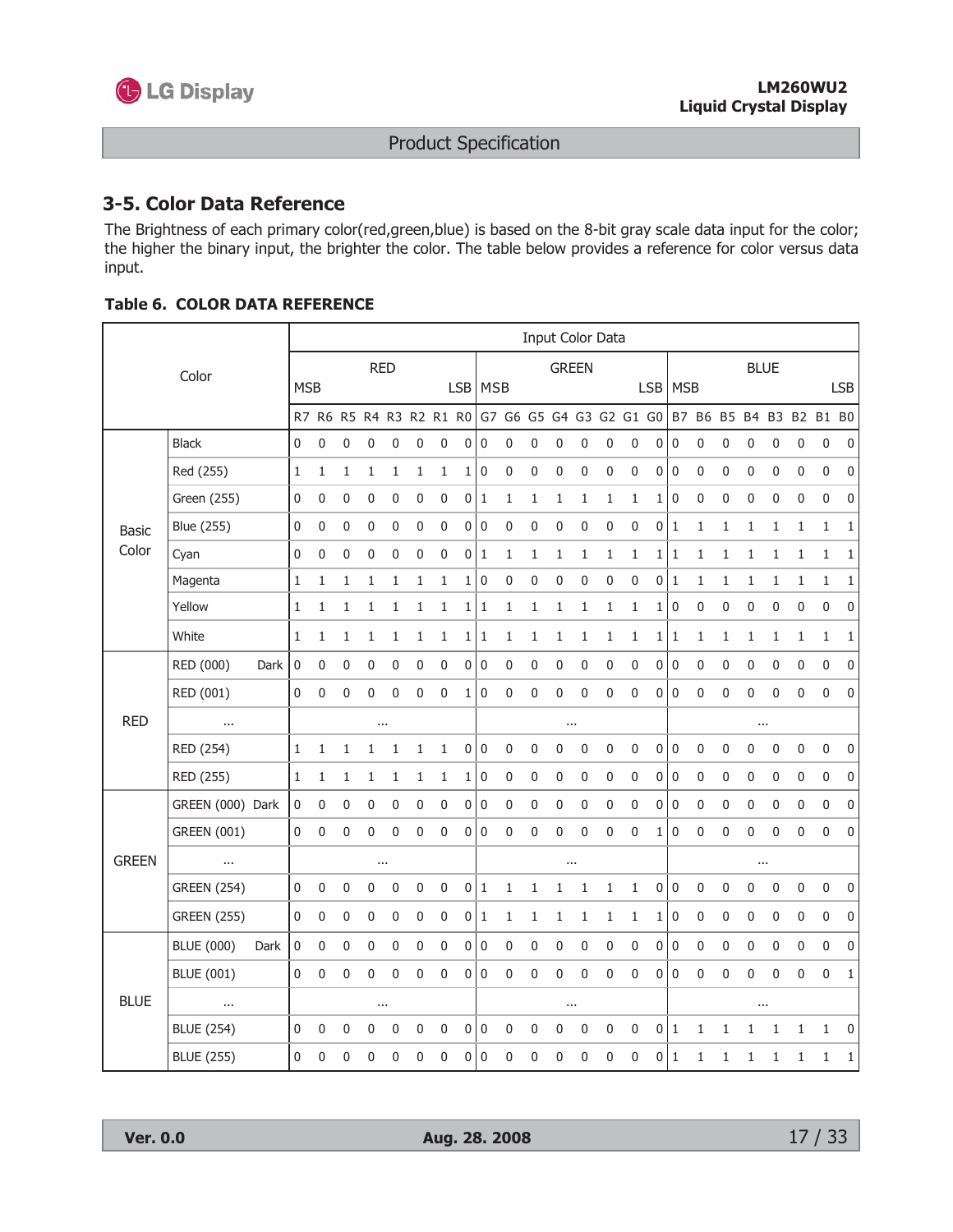

## 3-6. Power Sequence



#### **Table 7. POWER SEQUENCE**

|                |      | Units                    |     |    |  |
|----------------|------|--------------------------|-----|----|--|
| Parameter      | Min  | Typ                      | Max |    |  |
| T1             | 0.5  |                          | 10  | ms |  |
| T <sub>2</sub> | 0.01 | $\overline{\phantom{a}}$ | 50  | ms |  |
| T <sub>3</sub> | 500  | ٠                        | ٠   | ms |  |
| T <sub>4</sub> | 200  |                          | ٠   | ms |  |
| T <sub>5</sub> | 0.01 | ٠                        | 50  | ms |  |
| T7             | 500  |                          | ۰   | ms |  |

Notes: 1. Please avoid floating state of interface signal at invalid period.

2. When the interface signal is invalid, be sure to pull down the power supply for LCD  $V_{LCD}$  to 0V.

3. Lamp power must be turn on after power supply for LCD and interface signal are valid.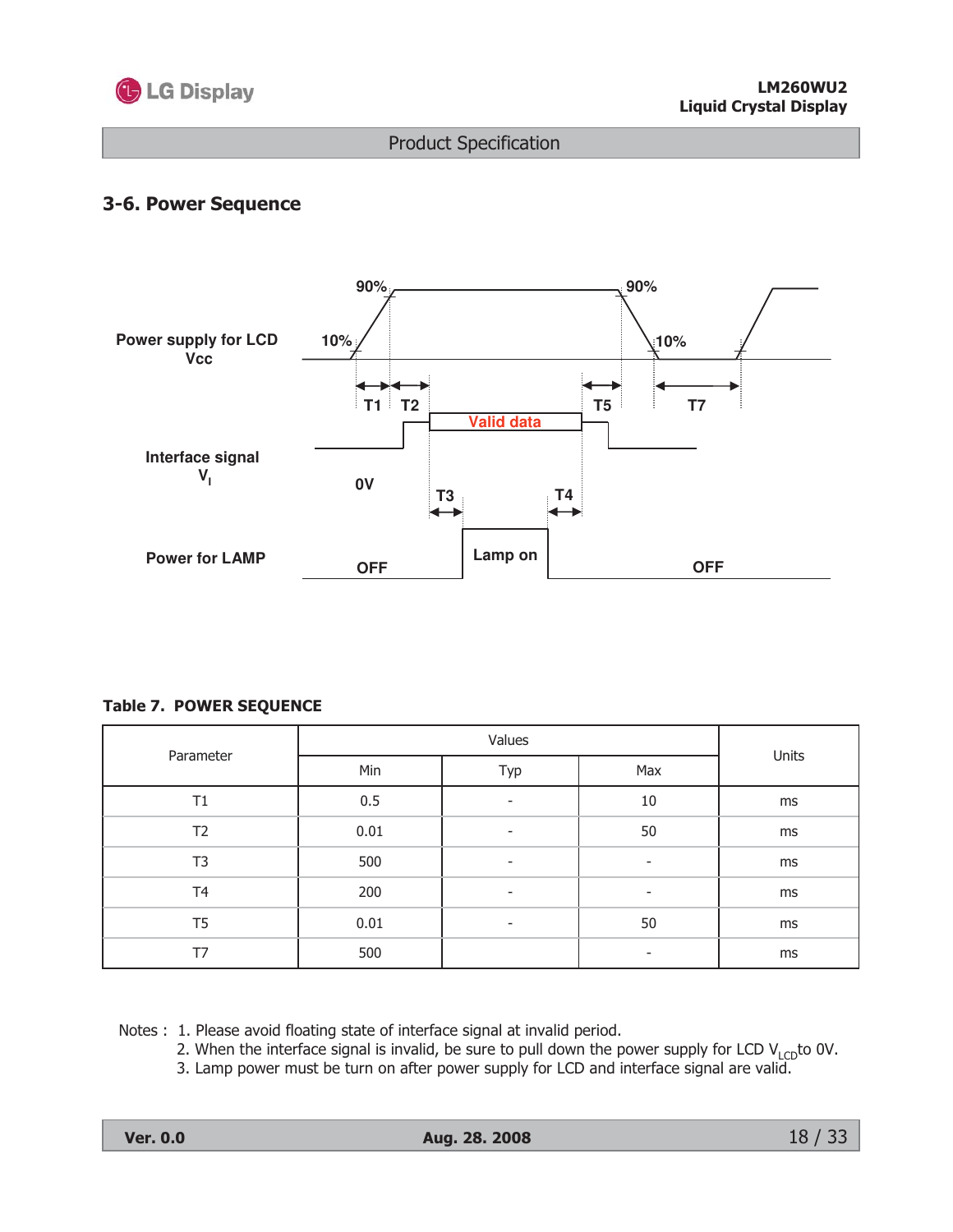

## 3-7. Power Sequence for Inverter



#### **Table 8. POWER SEQUENCE**

|           |     | Units |                          |    |  |
|-----------|-----|-------|--------------------------|----|--|
| Parameter | Min | Typ   | Max                      |    |  |
|           |     |       | 30                       | ms |  |
| T2        | 200 | -     | $\overline{\phantom{a}}$ | ms |  |
| T3        | ٠   |       | 50                       | ms |  |
| T4        | 500 | -     |                          | ms |  |
| T5        | ۰   |       | 10                       | ms |  |

**Ver. 0.0**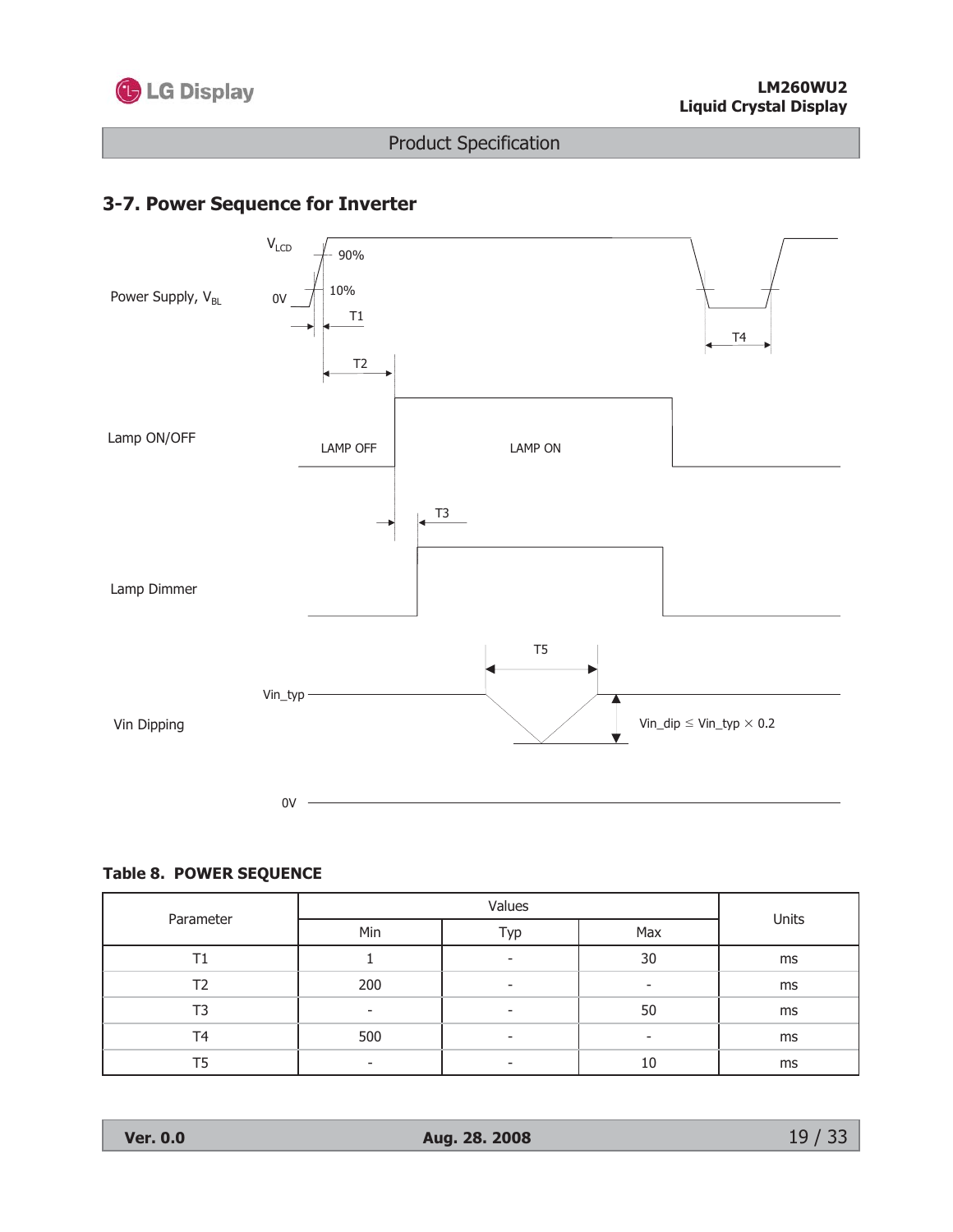

## **4. Optical Specifications**

Optical characteristics are determined after the unit has been 'ON' for approximately 30 minutes in a dark environment at  $25 \pm 2^{\circ}$ C. The values specified are at an approximate distance 50cm from the LCD surface at a viewing angle of  $\Phi$  and  $\theta$  equal to 0  $^{\circ}$  and aperture 1 degree.

FIG. 1 presents additional information concerning the measurement equipment and method.



FIG. 6 Optical Characteristic Measurement Equipment and Method

| <b>Table 9. OPTICAL CHARACTERISTICS</b> | (Ta=25 °C, V <sub>LCD</sub> =12.0V, f <sub>V</sub> =60Hz Dclk=154MHz, V <sub>BR</sub> =3.3V) |
|-----------------------------------------|----------------------------------------------------------------------------------------------|
|-----------------------------------------|----------------------------------------------------------------------------------------------|

|                          | Parameter  |                  | Symbol                   |                          | Values           |                          | Units             | <b>Notes</b>   |
|--------------------------|------------|------------------|--------------------------|--------------------------|------------------|--------------------------|-------------------|----------------|
|                          |            |                  |                          | Min                      | Typ              | Max                      |                   |                |
| Contrast Ratio           |            |                  | <b>CR</b>                | 700                      | 1000             |                          |                   | $1\,$          |
| Surface Luminance, white |            |                  | $L_{WH}$                 | 320                      | 400              |                          | cd/m <sup>2</sup> | $\overline{2}$ |
| Luminance Variation      |            |                  | $\delta$ white           | 75                       |                  |                          | $\frac{0}{0}$     | 3              |
|                          |            | <b>Rise Time</b> | $Tr_R$                   |                          | 5.5              | 12                       | ms                | $\overline{4}$ |
| Response Time            |            | Decay Time       | $Tr_D$                   | ÷,                       | 6.5              | 12                       | ms                | $\overline{4}$ |
|                          |            | Gray to Gray     | $T_{GTG\_AVR}$           | ÷,                       | 5                | $\overline{\phantom{a}}$ | ms                | 5              |
|                          |            |                  | T <sub>GTG_MAX</sub>     | $\overline{\phantom{a}}$ |                  | 12                       | ms                | 5              |
|                          |            | <b>RED</b>       | <b>Rx</b>                |                          | 0.677            |                          |                   |                |
|                          |            | Ry               |                          | 0.312                    |                  |                          |                   |                |
|                          |            | <b>GREEN</b>     | Gx                       |                          | 0.210            |                          |                   |                |
| <b>Color Coordinates</b> |            |                  | Gy                       | Typ                      | 0.687            | Typ                      |                   |                |
| [CIE1931]                |            | <b>BLUE</b>      | Bx                       | $-0.03$                  | 0.150            | $+0.03$                  |                   |                |
|                          |            |                  | By                       |                          | 0.054            |                          |                   |                |
|                          |            | <b>WHITE</b>     | Wx                       |                          | 0.313            |                          |                   |                |
|                          |            |                  | Wy                       |                          | 0.329            |                          |                   |                |
| Color Shift              |            | Horizontal       | $\theta_{\text{CST\_H}}$ | $\overline{a}$           | 178              | $\overline{\phantom{a}}$ | Degree            | 6              |
|                          |            | Vertical         | $\theta_{\text{CST\_V}}$ |                          | 178              | $\overline{\phantom{a}}$ |                   |                |
| Color gamut              |            |                  | CG                       | $\overline{\phantom{a}}$ | 117.5            | -                        | $\frac{0}{0}$     | $\overline{7}$ |
| Viewing Angle (CR>10)    |            |                  |                          |                          |                  |                          |                   |                |
| General                  | Horizontal |                  | $\theta_{\mathsf{H}}$    | 170                      | 178              | $\frac{1}{2}$            |                   | 8              |
|                          | Vertical   |                  | $\theta_V$               | 170                      | 178              | $\overline{\phantom{0}}$ | Degree            |                |
| Effective                | Horizontal |                  | $\theta_{\text{GMA\_H}}$ |                          | 178              | $\overline{\phantom{m}}$ | Degree            | 9              |
|                          | Vertical   |                  | $\theta_{\text{GMA\_V}}$ |                          | 178              | $\overline{\phantom{m}}$ |                   |                |
| Gray Scale               |            |                  |                          |                          | $\overline{2.2}$ |                          |                   | 10             |
| <b>Ver. 0.0</b>          |            |                  |                          | Aug. 28. 2008            |                  |                          |                   | 20/33          |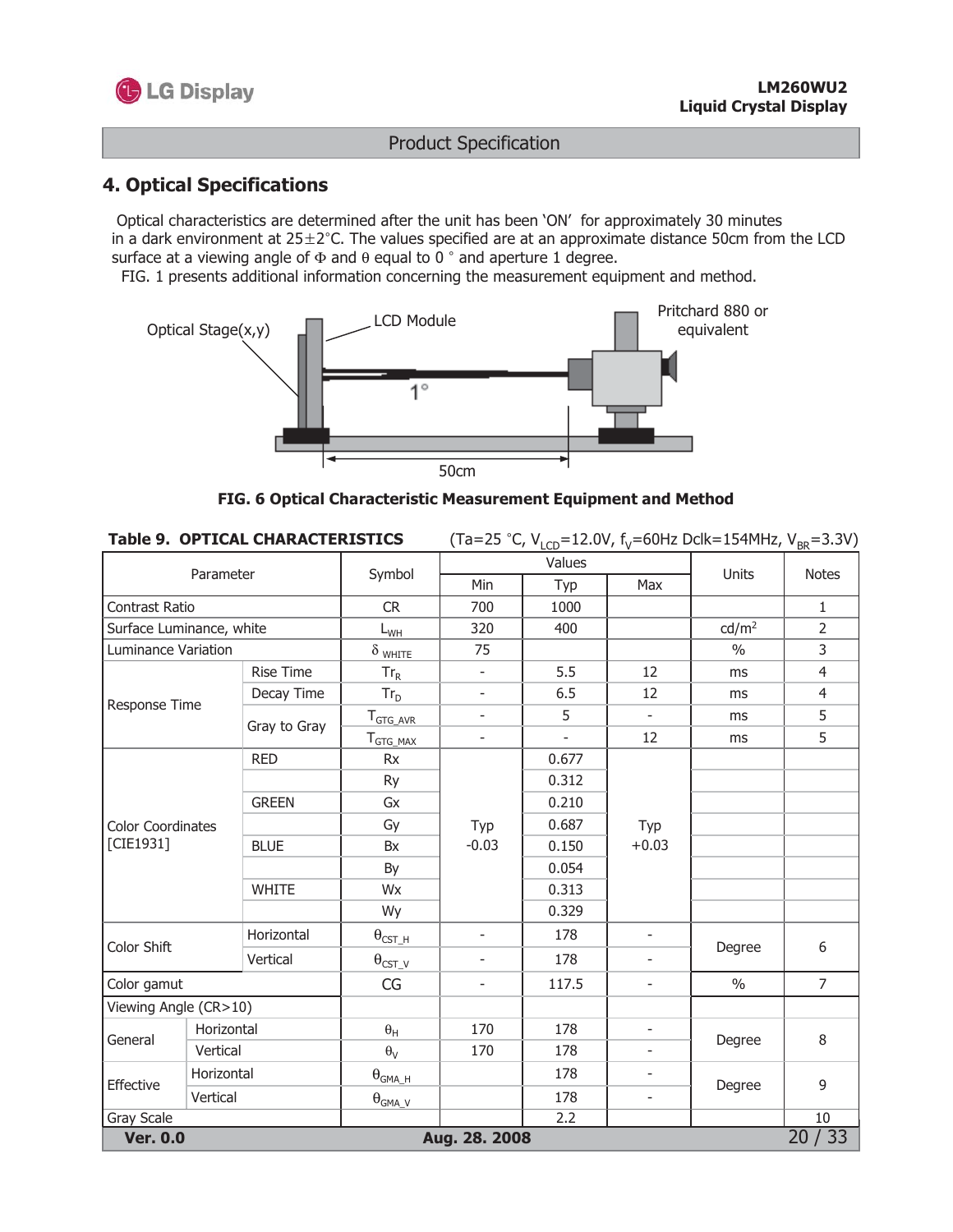

Notes 1. Contrast Ratio(CR) is defined mathematically as :

Contrast Ratio =  $\frac{\text{Surface Luminance with all white pixels}}{\text{Surface Luminance with all black pixels}}$ 

It is measured at center point(Location P1)

- 2. Surface luminance(LwH) is luminance value at center point(P1) across the LCD surface 50cm from the surface with all pixels displaying white. For more information see FIG 2.
- 3. The variation in surface luminance,  $\delta$  WHITE is defined as :

$$
\delta_{\text{WHTE}} = \frac{\text{Minimum}(L_{on1}, L_{on2}, \dots, L_{on9})}{\text{Maximum}(L_{on1}, L_{on2}, \dots, L_{on9})} \times 100(\%)
$$

Where L1 to L9 are the luminance with all pixels displaying white at 9 locations. For more information see FIG 2.

- 4. Response time is the time required for the display to transition from black to white (Rise Time,  $Tr_R$ ) and from white to black (Decay Time,  $Tr_D$ ). For additional information see FIG 3.
- 5. Gray to gray response time is the time required for the display to transition from gray to gray. For additional information see Table 10.
- 6. Color shift is the angle at which the color difference is lower than 0.04.

For more information see FIG 4.

- Color difference 
$$
(\Delta u'v')
$$

$$
u' = \frac{4x}{-2x+12y+3}
$$
  

$$
v' = \frac{9y}{-2x+12y+3}
$$
  

$$
\Delta u'v' = \sqrt{(u'_1 - u'_2)^2 + (v'_1 - v'_2)^2}
$$
  

$$
u'' = u'' = u'' + u'v'
$$
 value at viewing angle direction  

$$
u'' = u'' + u''v'
$$
 value at front (θ=0)

- Pattern size: 25% Box size
- Viewing angle direction of color shift: Horizontal, Vertical
- 7, Color gamut is calculated from CIE1976.
- 8. Viewing angle is the angle at which the contrast ratio is greater than 10. The angles are determined for the horizontal or x axis and the vertical or y axis with respect to the z axis which is normal to the LCD surface. For more information see FIG 5.
- 9. Effective viewing angle is the angle at which the gamma shift of gray scale is lower than 0.3. For more information see FIG 6 and FIG 7.
- 10. Gray scale specification

Gamma Value is approximately 2.2. For more information see Table 11.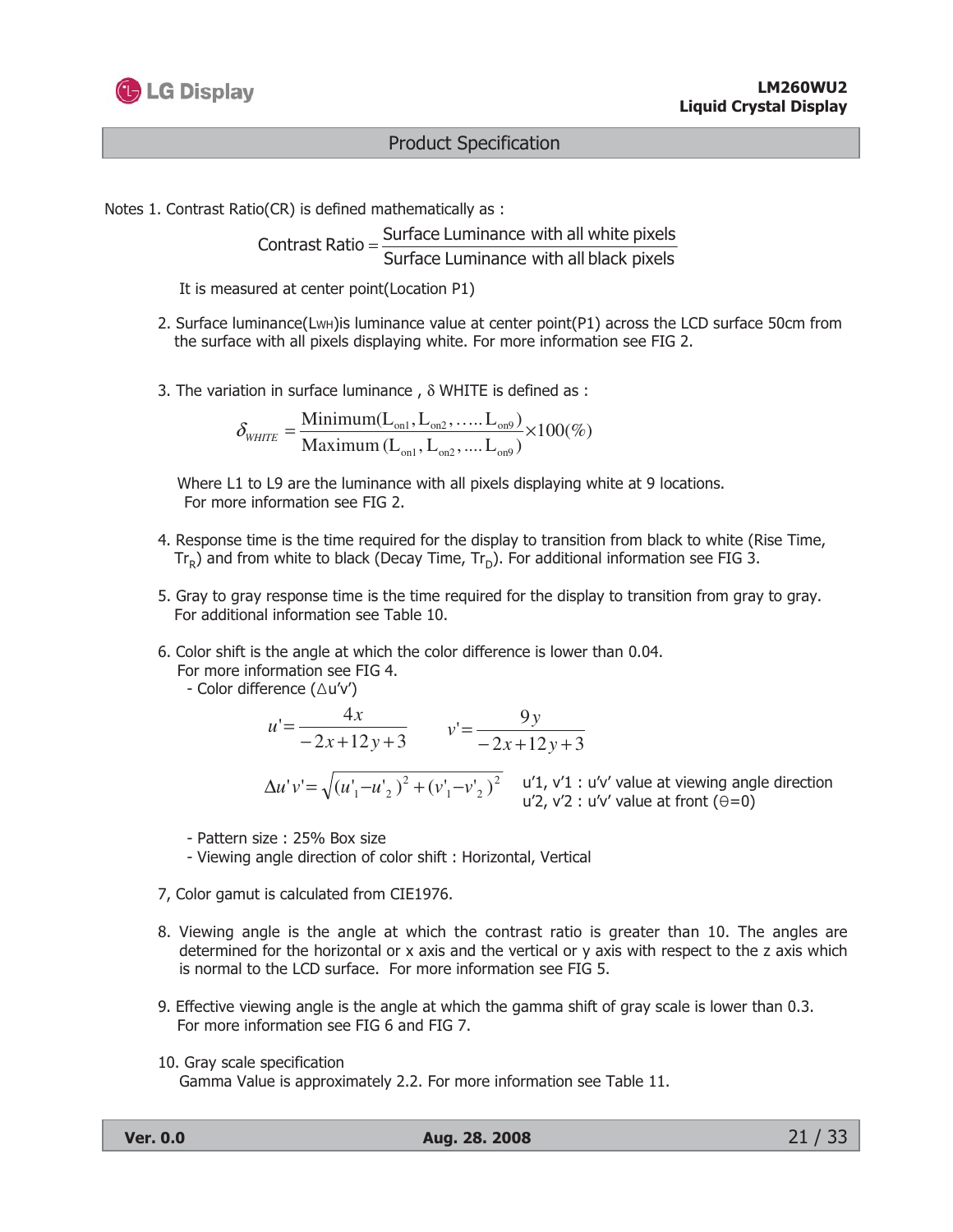



Measuring point for surface luminance & measuring point for luminance variation.



The response time is defined as the following figure and shall be measured by switching the input signal for "black" and "white".



**FIG. 8 Response Time**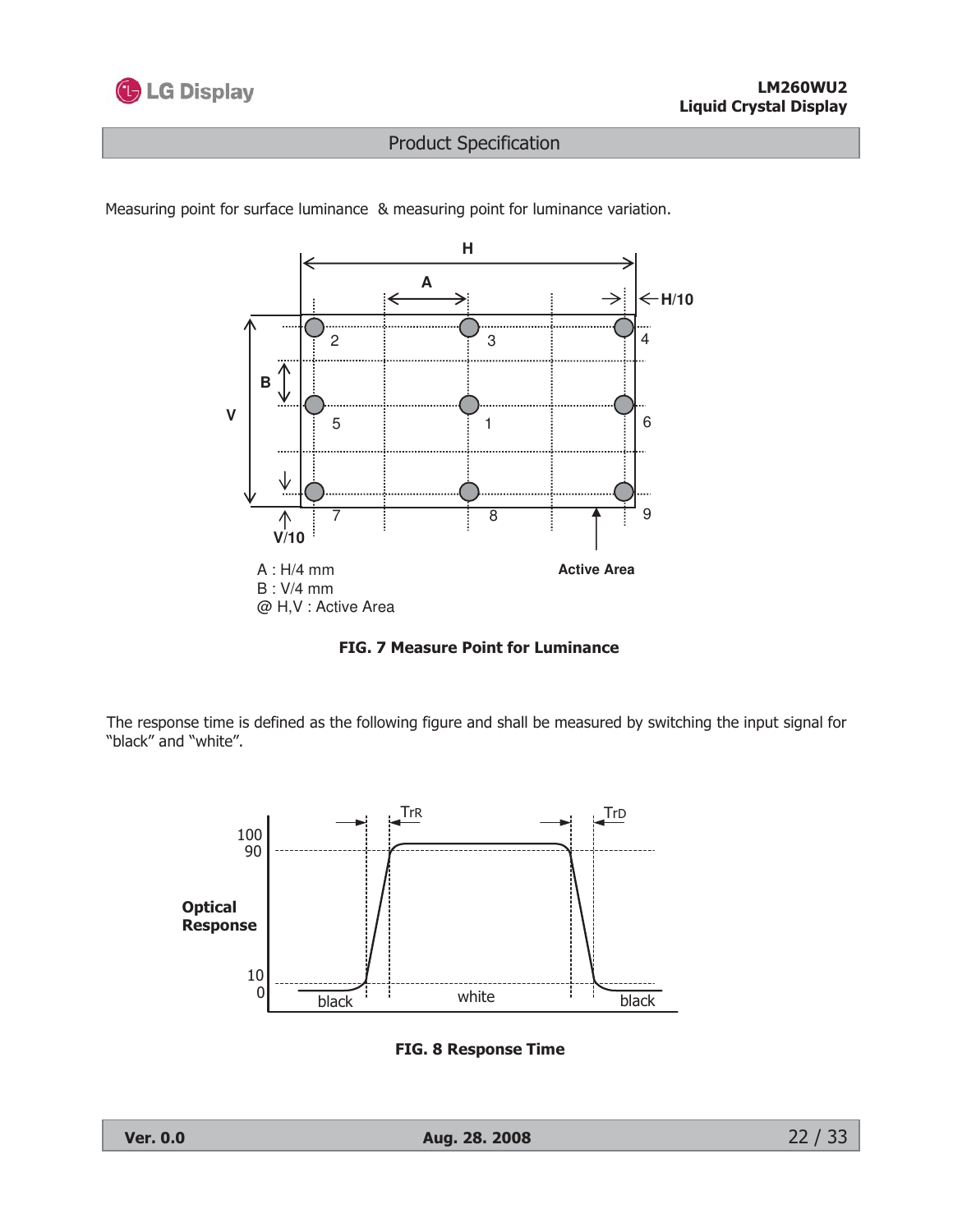

The gray to gray response time is defined as the following figure and shall be measured by switching the input signal for "Gray To Gray".

- Gray step: 5 step
- TGTG\_AVR is the total average time at rising time and falling time for "Gray To Gray".
- TGTG\_MAX is the max time at rising time or falling time for "Gray To Gray".

Table 10. Gray to gray response time table

|              | Gray to Gray |      |      | <b>Rising Time</b> |                |  |  |  |  |  |  |
|--------------|--------------|------|------|--------------------|----------------|--|--|--|--|--|--|
|              | G255         | G191 | G127 | G63                | G <sub>0</sub> |  |  |  |  |  |  |
|              | G255         |      |      |                    |                |  |  |  |  |  |  |
|              | G191         |      |      |                    |                |  |  |  |  |  |  |
| Falling Time | G127         |      |      |                    |                |  |  |  |  |  |  |
|              | G63          |      |      |                    |                |  |  |  |  |  |  |
|              | G0           |      |      |                    |                |  |  |  |  |  |  |

Color shift is defined as the following test pattern and color.



25% Box size

**FIG. 9 Test Pattern** 

#### Average RGB values in Bruce RGB for Macbeth Chart

|                                           | ັ<br>Dark skin | Light skin    | <b>Blue sky</b> | Foliage   | <b>Blue flower</b> | <b>Bluish green</b> |  |  |
|-------------------------------------------|----------------|---------------|-----------------|-----------|--------------------|---------------------|--|--|
| R.                                        | 98             | 206           | 85              | 77        | 129                | 114                 |  |  |
| G                                         | 56             | 142           | 112             | 102       | 118                | 199                 |  |  |
| B                                         | 45             | 123           | 161             | 46        | 185                | 178                 |  |  |
|                                           | Orange         | Purplish blue | Moderate red    | Purple    | Yellow green       | Orange yellow       |  |  |
| R.                                        | 219            | 56            | 211             | 76        | 160                | 230                 |  |  |
| G                                         | 104            | 69            | 67              | 39        | 193                | 162                 |  |  |
| B                                         | 24             | 174           | 87              | 86        | 58                 | 29                  |  |  |
|                                           | <b>Blue</b>    | Green         | Red             | Yellow    | Magenta            | cyan                |  |  |
| R                                         | 26             | 72            | 197             | 241       | 207                | 35                  |  |  |
| G                                         | 32             | 148           | 27              | 212       | 62                 | 126                 |  |  |
| B                                         | 145            | 65            | 37              | 36        | 151                | 172                 |  |  |
|                                           | White          | Neutral 8     | Neutral 6.5     | Neutral 5 | Neutral 3.5        | black               |  |  |
| R.                                        | 240            | 206           | 155             | 110       | 63                 | 22                  |  |  |
| G                                         | 240            | 206           | 155             | 110       | 63                 | 22                  |  |  |
| B                                         | 240            | 206           | 155             | 110       | 63                 | 22                  |  |  |
| 23/33<br><b>Ver. 0.0</b><br>Aug. 28. 2008 |                |               |                 |           |                    |                     |  |  |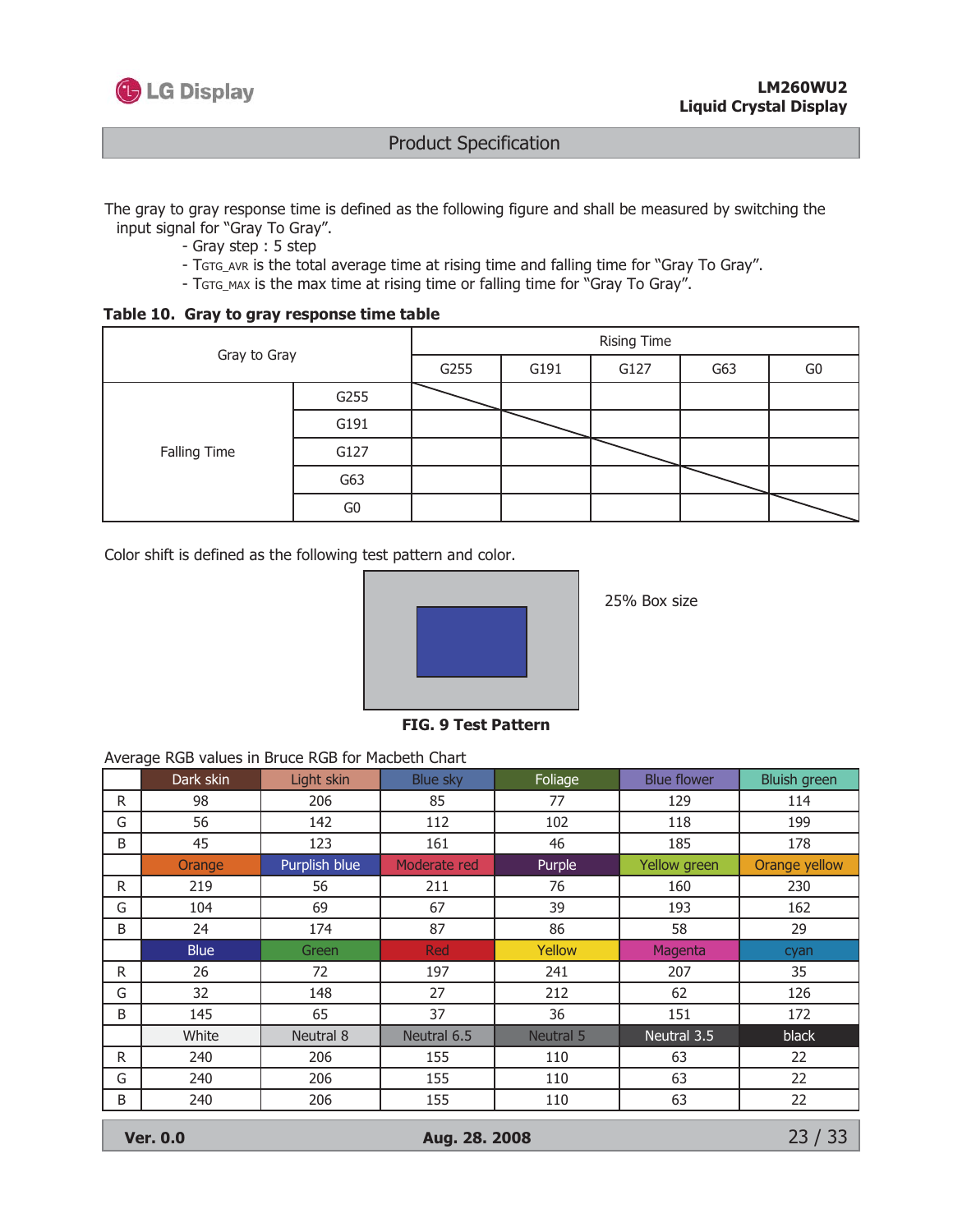

Dimension of viewing angle range.



Here the Parameter  $\alpha$  and  $\gamma$  relate the signal level V to the luminance L. The GAMMA we calculate from the log-log representation (FIG. 7)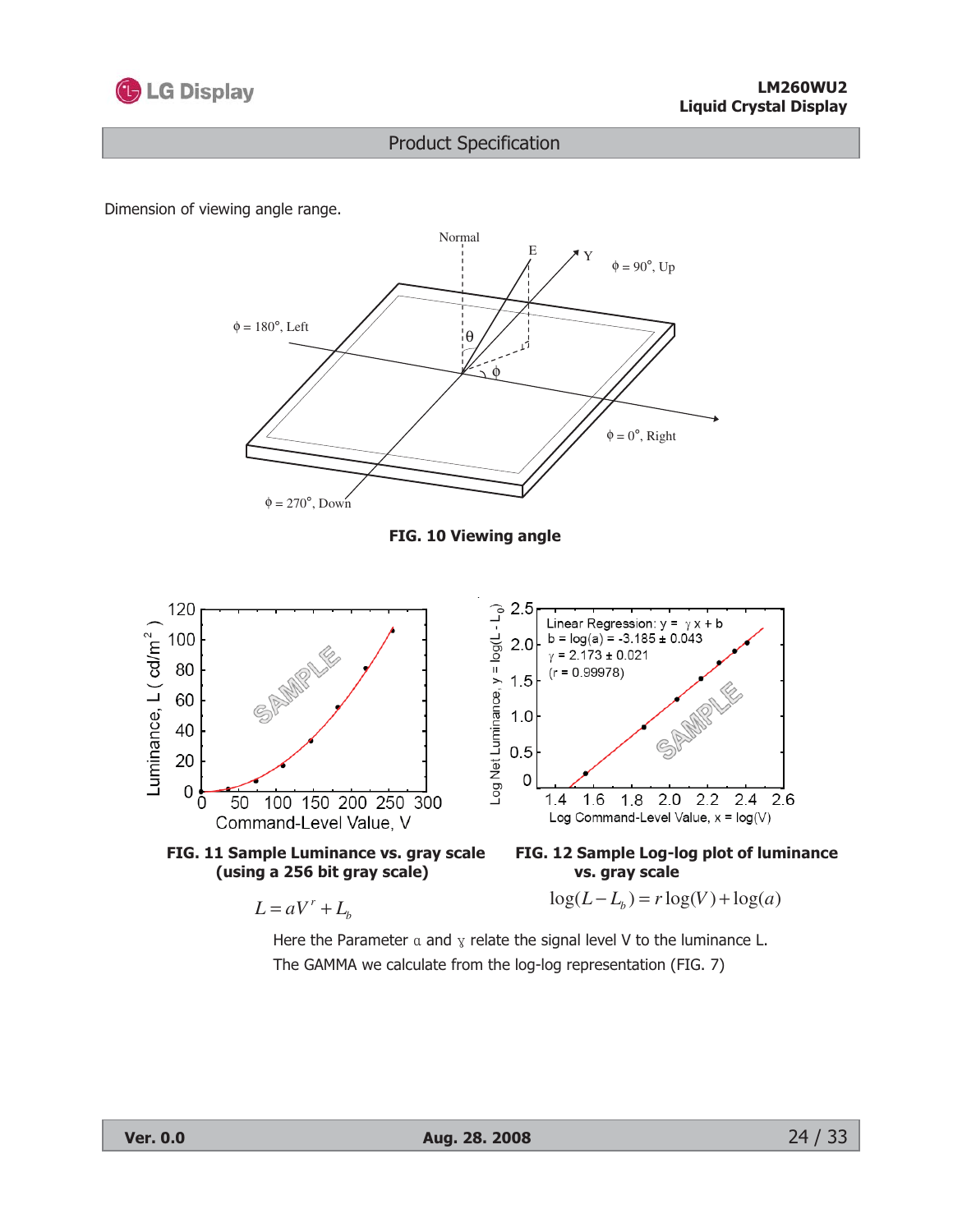

### **Table 11. Gray Scale Specification**

| Gray Level | Relative Luminance [%] (Typ.) |
|------------|-------------------------------|
|            | 0.1                           |
| 31         | 1.2                           |
| 63         | 4.7                           |
| 95         | 11.7                          |
| 127        | 21.2                          |
| 159        | 35.2                          |
| 191        | 53.0                          |
| 223        | 75.4                          |
| 255        | 100                           |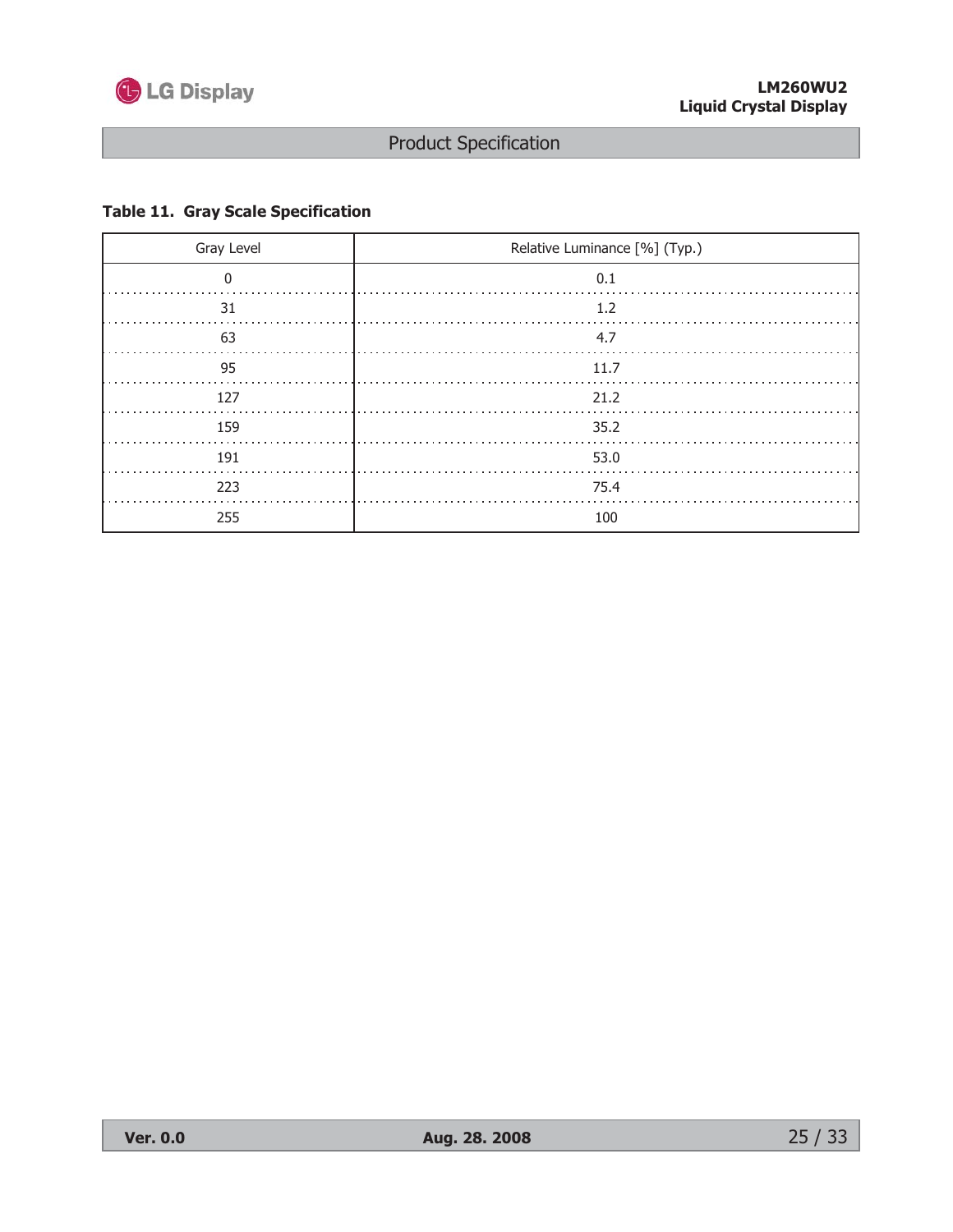

## **5. Mechanical Characteristics**

The contents provide general mechanical characteristics. In addition the figures in the next page are detailed mechanical drawing of the LCD.

|                          | Horizontal                                                      | 582.0mm  |  |  |  |  |
|--------------------------|-----------------------------------------------------------------|----------|--|--|--|--|
| <b>Outline Dimension</b> | Vertical                                                        | 375.6mm  |  |  |  |  |
|                          | Depth                                                           | 41.5mm   |  |  |  |  |
| Bezel Area               | Horizontal                                                      | 554.1mm  |  |  |  |  |
|                          | Vertical                                                        | 347.8mm  |  |  |  |  |
| Active Display Area      | Horizontal                                                      | 550.08mm |  |  |  |  |
|                          | Vertical                                                        | 343.8mm  |  |  |  |  |
| Weight                   | Typ: 3270 g, Max: 3400 g                                        |          |  |  |  |  |
| Surface Treatment        | Hard coating(3H)<br>Anti-glare treatment of the front polarizer |          |  |  |  |  |

Notes : Please refer to a mechanic drawing in terms of tolerance at the next page.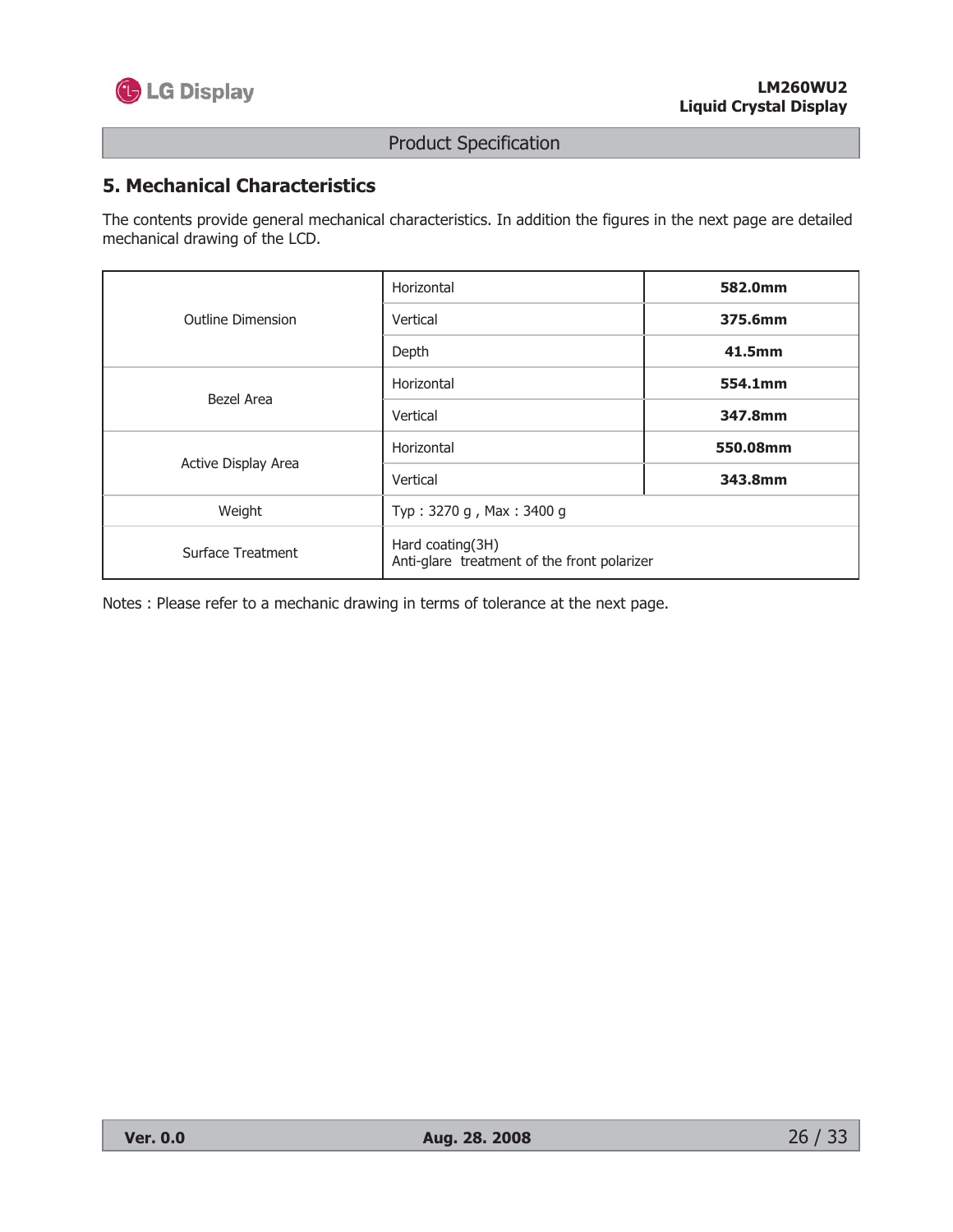

#### **LM260WU2 Liquid Crystal Display**

# **Product Specification**

#### <FRONT VIEW>

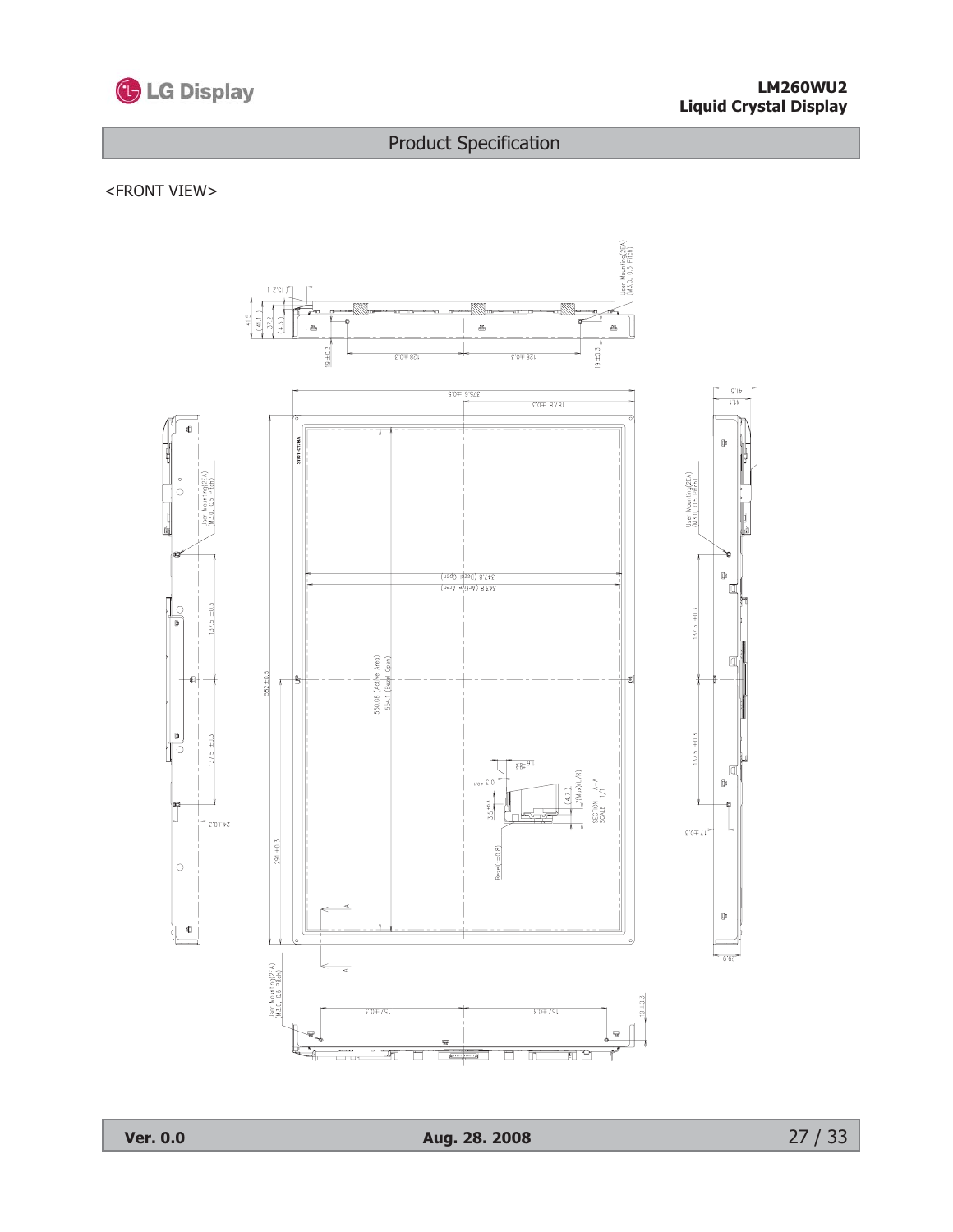

#### **LM260WU2 Liquid Crystal Display**

#### **Product Specification**

#### <REAR VIEW>

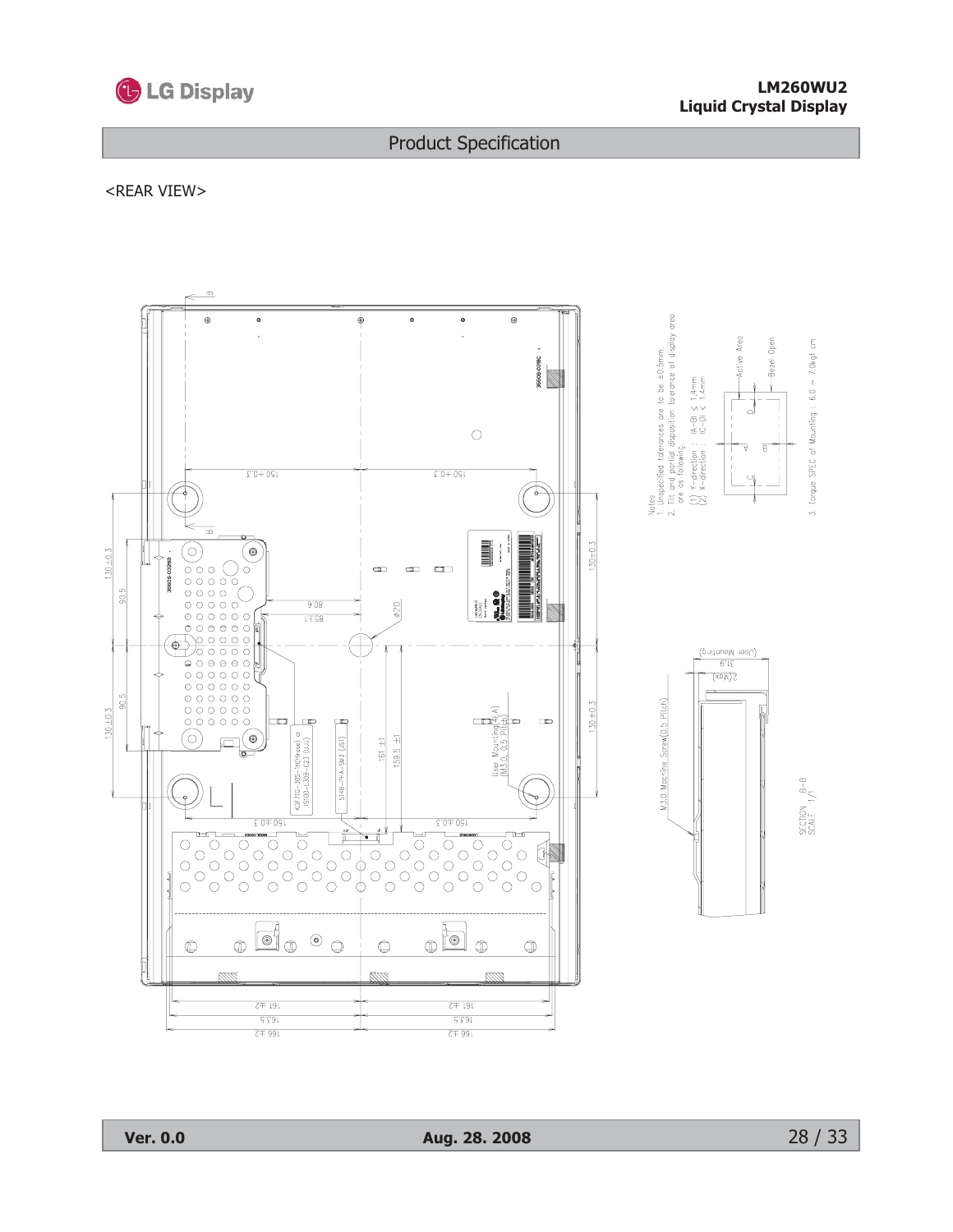

# 6. Reliability

Environment test condition

| <b>No</b>      | <b>Test Item</b>                                             | Condition                                                                                                                   |
|----------------|--------------------------------------------------------------|-----------------------------------------------------------------------------------------------------------------------------|
| $\mathbf{1}$   | High temperature storage test                                | Ta= $60^{\circ}$ C 240h                                                                                                     |
| $\overline{2}$ | Low temperature storage test                                 | Ta= $-20^{\circ}$ C 240h                                                                                                    |
| 3              | High temperature operation test                              | $Ta = 50^{\circ}C$ 50%RH 240h                                                                                               |
| $\overline{4}$ | Low temperature operation test                               | $Ta = 0^{\circ}C$<br>240h                                                                                                   |
| 5              | Vibration test<br>(non-operating)                            | Wave form: random<br>Vibration level: 1.47G RMS<br>Bandwidth: 5-200Hz<br>Duration: X,Y,Z, 33 min<br>One time each direction |
| 6              | Shock test<br>(non-operating)                                | Shock level: 100G<br>Waveform: half sine wave, 2ms<br>Direction: $\pm X$ , $\pm Y$ , $\pm Z$<br>One time each direction     |
| $\overline{7}$ | Humidity condition Operation                                 | Ta= 40 °C, 90%RH                                                                                                            |
| 8              | Altitude<br>storage / shipment                               | 0 - 40,000 feet(12192m)                                                                                                     |
| 9              | Maximum Storage Humidity for<br>4 corner light leakage Mura. | Max 70%RH, Ta=40℃                                                                                                           |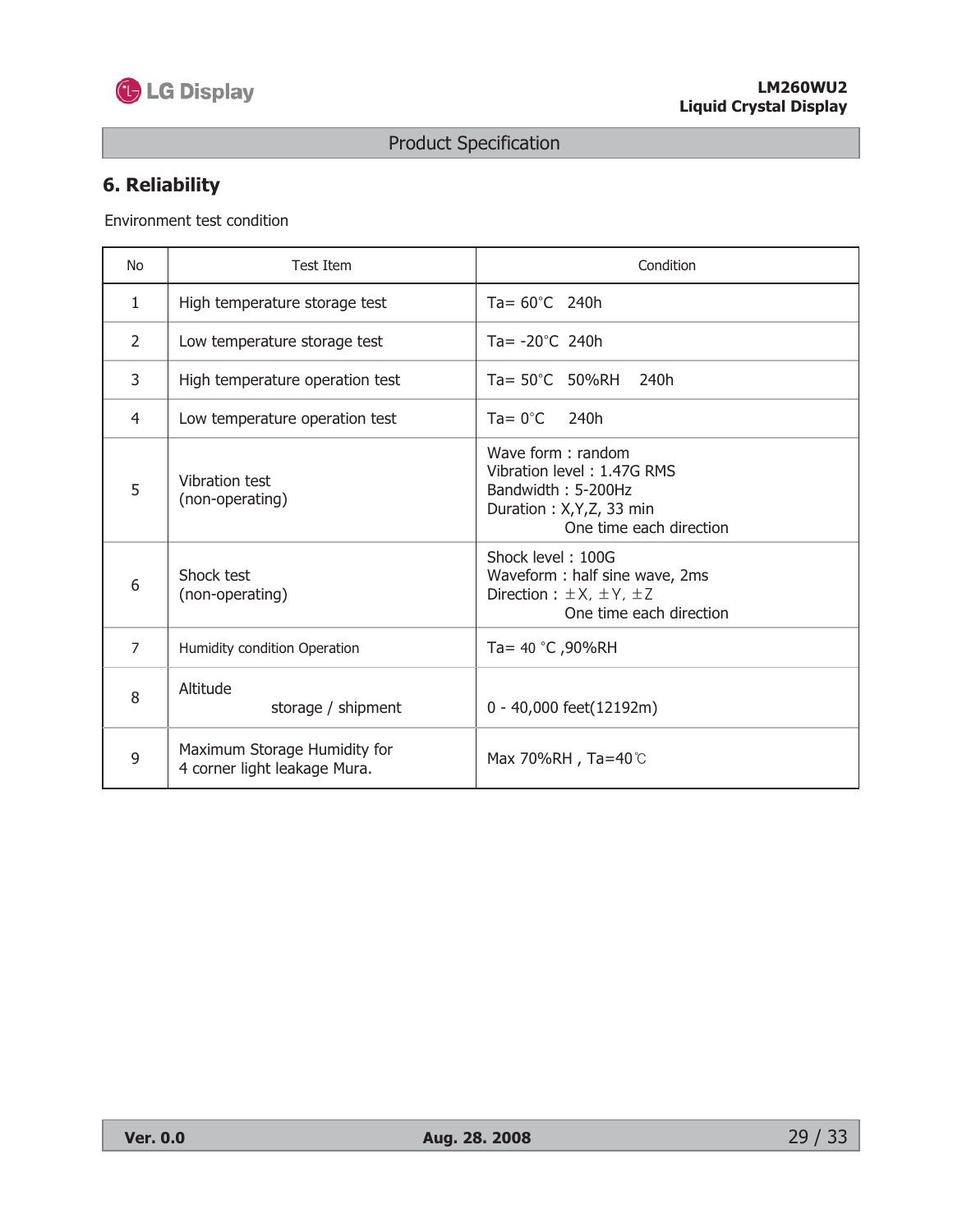

#### 7. International Standards

#### **7-1. Safety**

a) UL 60950-1:2003, First Edition, Underwriters Laboratories, Inc., Standard for Safety of Information Technology Equipment. b) CAN/CSA C22.2, No. 60950-1-03 1<sup>st</sup> Ed. April 1, 2003, Canadian Standards Association, Standard for Safety of Information Technology Equipment. c) EN 60950-1:2001, First Edition, European Committee for Electro technical Standardization(CENELEC) European Standard for Safety of Information Technology Equipment.

#### **7-2. EMC**

a) ANSI C63.4 "Methods of Measurement of Radio-Noise Emissions from Low-Voltage Electrical and Electrical Equipment in the Range of 9kHZ to 40GHz. "American National Standards Institute(ANSI), 1992

b) C.I.S.P.R. "Limits and Methods of Measurement of Radio Interface Characteristics of Information Technology Equipment." International Special Committee on Radio Interference.

c) EN 55022 "Limits and Methods of Measurement of Radio Interface Characteristics of Information Technology Equipment." European Committee for Electro technical Standardization.(CENELEC), 1998 ( Including A1: 2000 )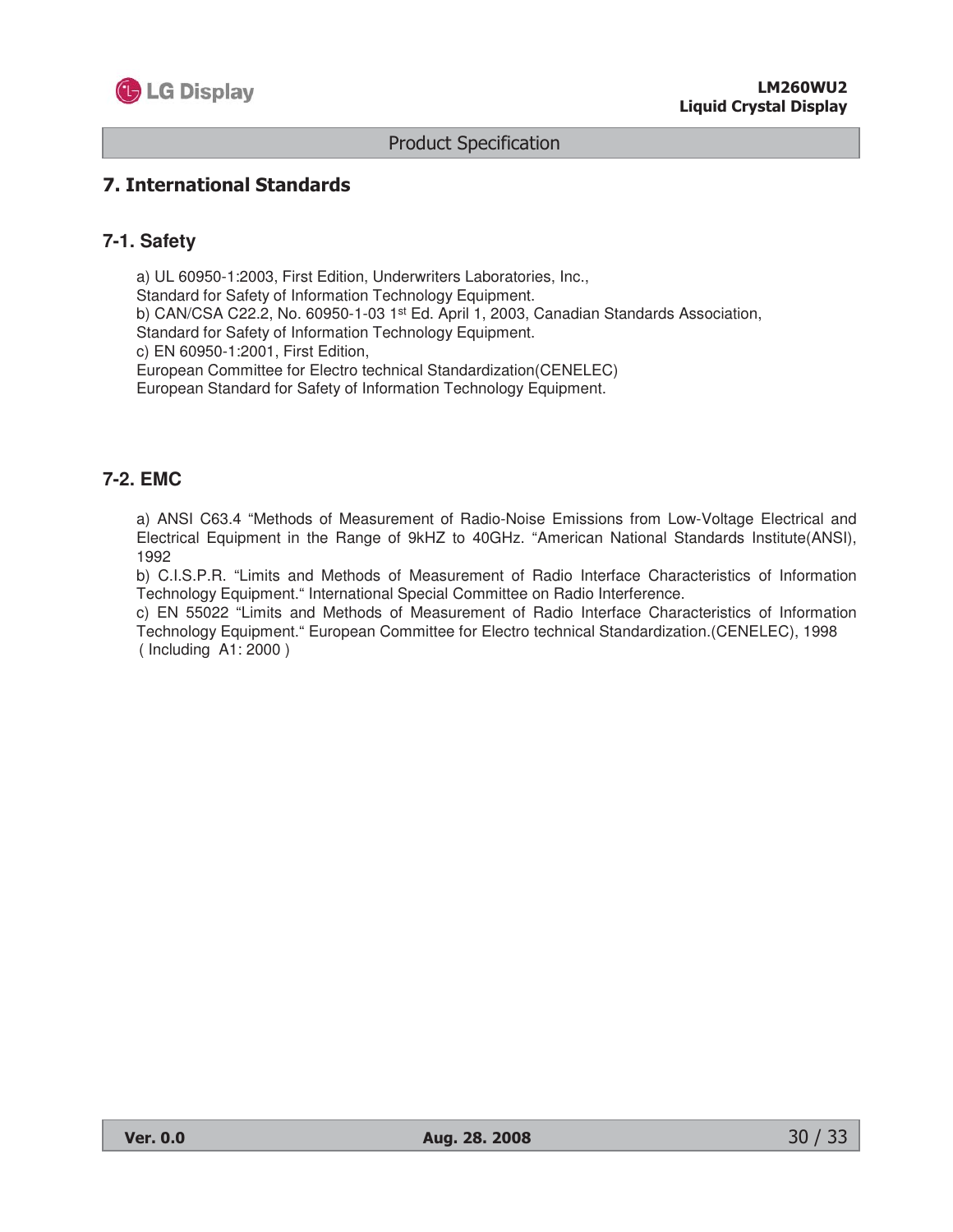

#### 8. Packing

#### 8-1. Designation of Lot Mark

a) Lot Mark



|  |  | A, B, C: SIZE(INCH)                                |  |  |
|--|--|----------------------------------------------------|--|--|
|  |  | $\Gamma$ $\sim$ $\sim$ $\sim$ $\sim$ $\sim$ $\sim$ |  |  |

E: MONTH

D: YEAR  $F \sim M$  : SERIAL NO.

**Note** 

1. YEAR

| Year | 2001 | 2002 | 2003 | 2004 | 2005 | 2006 | 2007 | 2008 | 2009 | 2010 |
|------|------|------|------|------|------|------|------|------|------|------|
| Mark |      |      |      |      |      |      |      |      |      |      |

2. MONTH

| Month | Jan | Feb | Mar | Apr | May | Jun | Jul | Aug | Sep | Oct | Nov | Dec |
|-------|-----|-----|-----|-----|-----|-----|-----|-----|-----|-----|-----|-----|
| Mark  |     |     |     |     |     |     |     |     |     |     |     |     |

b) Location of Lot Mark

Serial No. is printed on the label. The label is attached to the backside of the LCD module. This is subject to change without prior notice.

## 8-2. Packing Form

- a) Package quantity in one box: 5EA
- b) Box Size: 452X376X660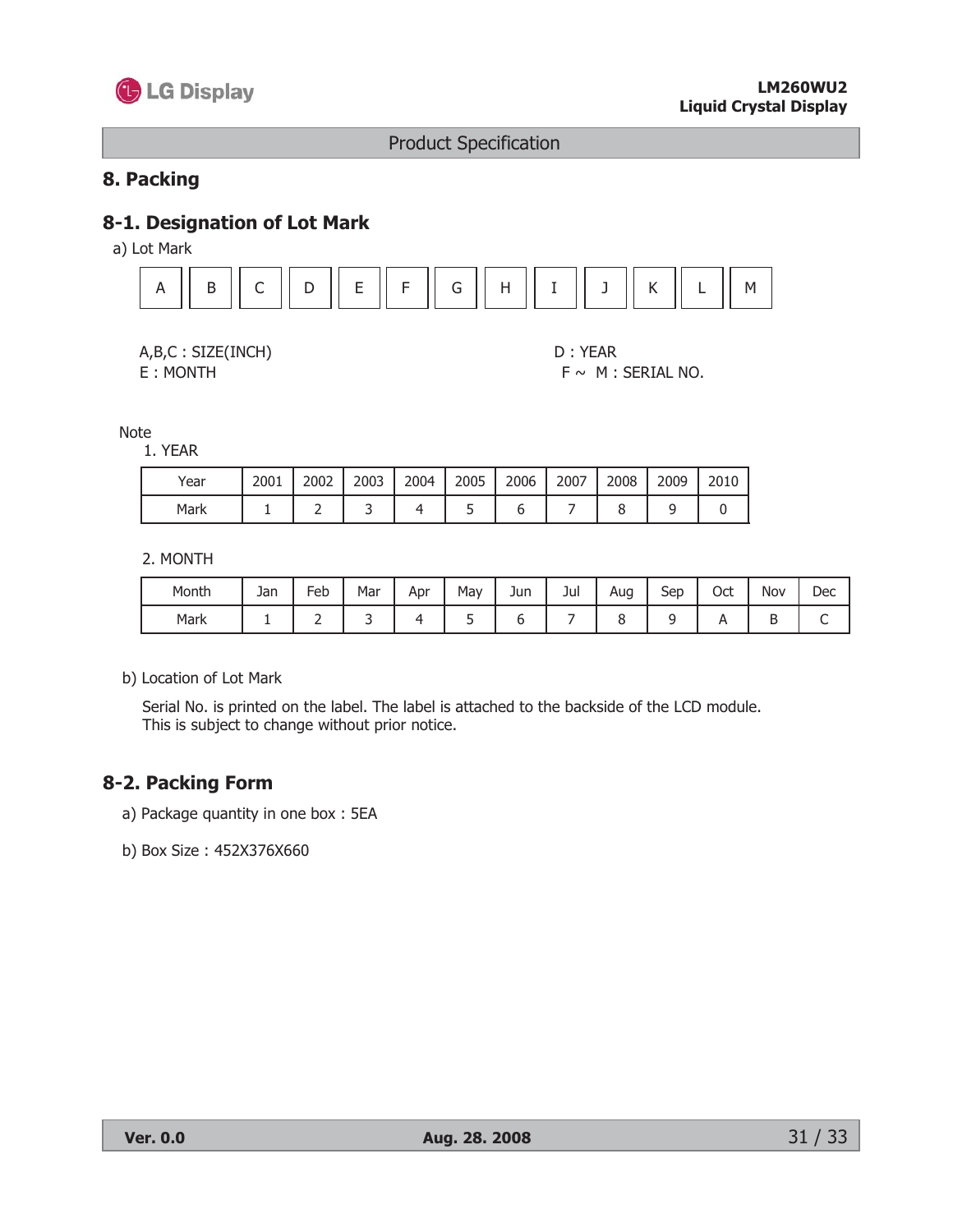

#### **9. PRECAUTIONS**

Please pay attention to the followings when you use this TFT LCD module.

## **9-1. MOUNTING PRECAUTIONS**

- (1) You must mount a module using holes arranged in four corners or four sides.
- (2) You should consider the mounting structure so that uneven force (ex. Twisted stress) is not applied to the module. And the case on which a module is mounted should have sufficient strength so that external force is not transmitted directly to the module.
- (3) Please attach the surface transparent protective plate to the surface in order to protect the polarizer. Transparent protective plate should have sufficient strength in order to the resist external force.
- (4) You should adopt radiation structure to satisfy the temperature specification.
- (5) Acetic acid type and chlorine type materials for the cover case are not desirable because the former generates corrosive gas of attacking the polarizer at high temperature and the latter causes circuit break by electro-chemical reaction.
- (6) Do not touch, push or rub the exposed polarizers with glass, tweezers or anything harder than HB pencil lead. And please do not rub with dust clothes with chemical treatment. Do not touch the surface of polarizer for bare hand or greasy cloth. (Some cosmetics are detrimental to the polarizer.)
- (7) When the surface becomes dusty, please wipe gently with absorbent cotton or other soft materials like chamois soaks with petroleum benzene. Normal-hexane is recommended for cleaning the adhesives used to attach front / rear polarizers. Do not use acetone, toluene and alcohol because they cause chemical damage to the polarizer.
- (8) Wipe off saliva or water drops as soon as possible. Their long time contact with polarizer causes deformations and color fading.
- (9) Do not open the case because inside circuits do not have sufficient strength.

## **9-2. OPERATING PRECAUTIONS**

- (1) The spike noise causes the mis-operation of circuits. It should be lower than following voltage :  $V = \pm 200$ mV(Over and under shoot voltage)
- (2) Response time depends on the temperature. (In lower temperature, it becomes longer.)
- (3) Brightness depends on the temperature. (In lower temperature, it becomes lower.) And in lower temperature, response time(required time that brightness is stable after turned on) becomes longer.
- (4) Be careful for condensation at sudden temperature change. Condensation makes damage to polarizer or electrical contacted parts. And after fading condensation, smear or spot will occur.
- (5) When fixed patterns are displayed for a long time, remnant image is likely to occur.
- (6) Module has high frequency circuits. Sufficient suppression to the electromagnetic interference shall be done by system manufacturers. Grounding and shielding methods may be important to minimized the interference.
- (7) Please do not give any mechanical and/or acoustical impact to LCM. Otherwise, LCM can't be operated its full characteristics perfectly.
- (8) A screw which is fastened up the steels should be a machine screw. (if not, it causes metallic foreign material and deal LCM a fatal blow)
- (9) Please do not set LCD on its edge.